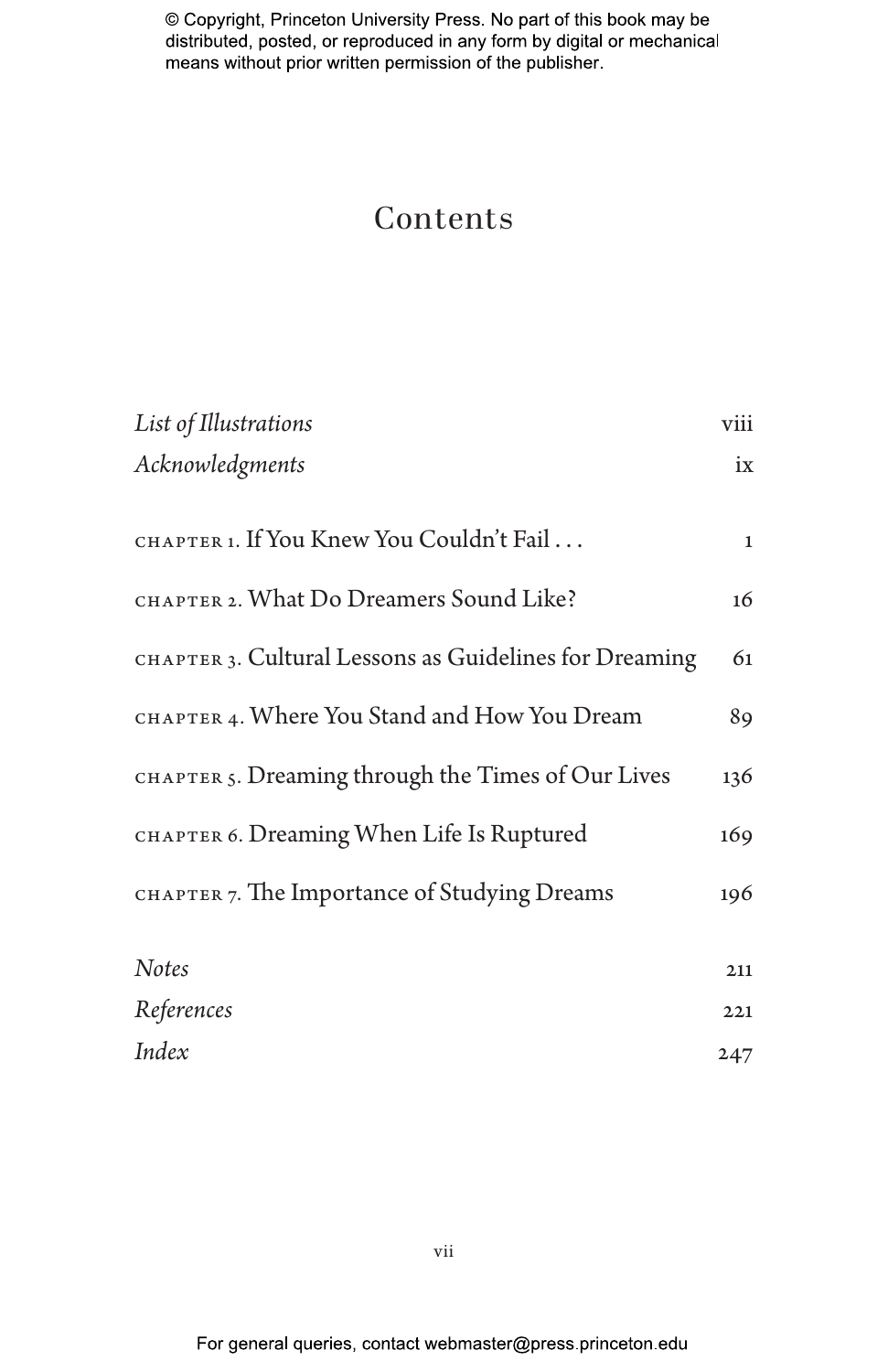# Chapter 1

# If You Knew You Couldn't Fail . . .

I was in the car, running last-minute errands for the Christmas holiday, when I heard a radio talk show host pose this question: *If you knew you could not fail, what would you do?* The host encouraged listeners to call in with their answers and, almost immediately, the station's phone lines lit up. Everyone had ideas to share: visions of fame and fortune, dreams about romance or happiness, healthy families, yearnings for exciting futures filled with adventure. People started sharing and I couldn't stop listening.

Before long, I began to quiz myself: *If you knew you couldn't fail, what would you do?* My mind raced a bit. I'd write a bestselling novel or a hit Broadway musical—maybe I'd even appear in it! I'd be a prize-winning photographer or hard-hitting journalist—the kind who wins a Pulitzer Prize. Maybe I would start my own business—a chic restaurant, a designer floral shop, or perhaps I would train dogs; I always loved them. I could start a think tank and research issues impacting social justice policy. I was amazed. There seemed no shortage of possibilities. The list went on and on, all imaginings of things I had dreamed about at one time or another, though none matched the path my life had taken.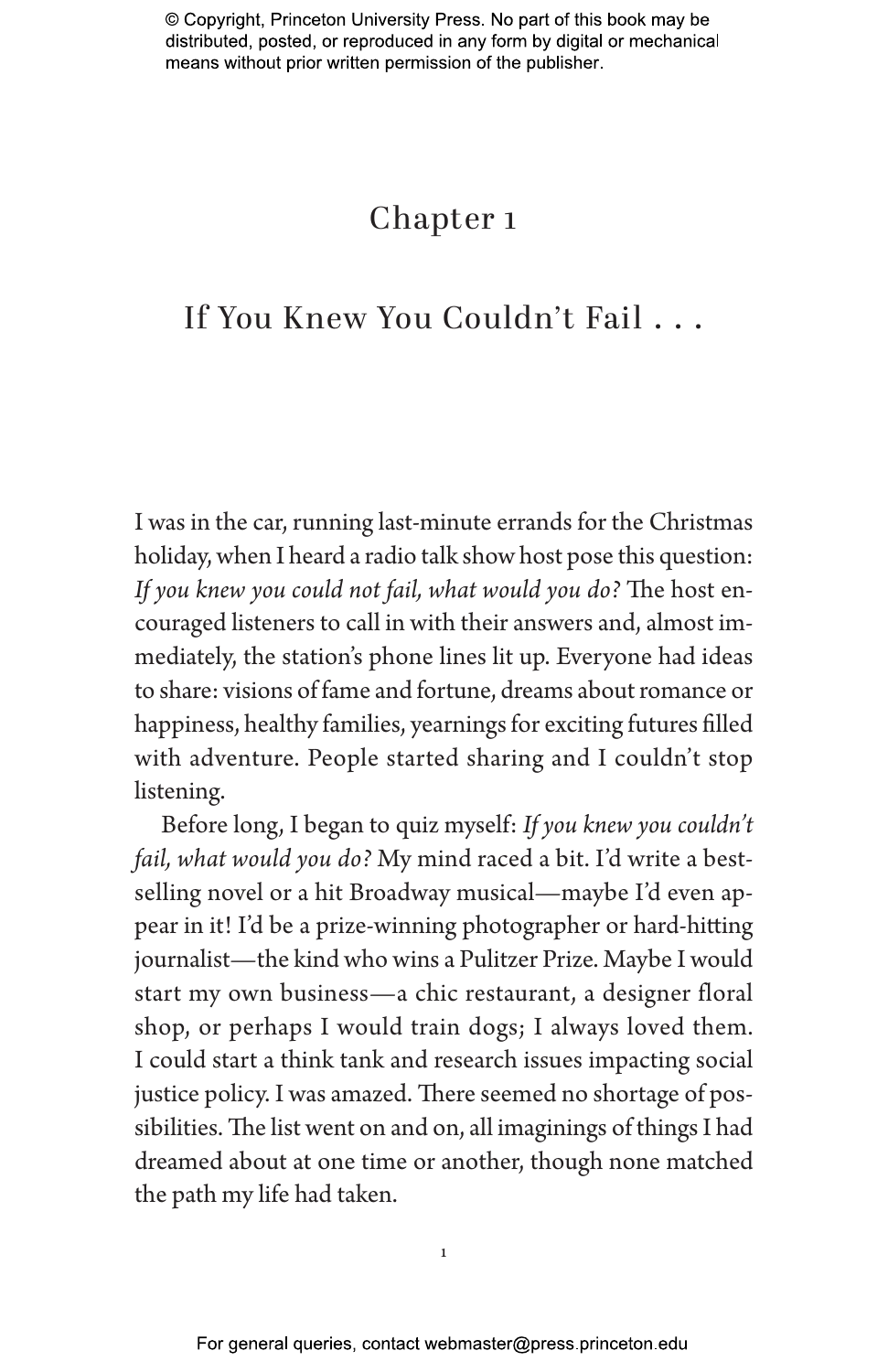2 CHAPTER 1



Fig. 1.1. Mom the Lounge Singer (Copyright Karen A. Cerulo)

I found myself asking the question of more and more people. *If you knew you couldn't fail, what would you do?* My coauthor responded, "I'd be the next Oprah . . . or maybe I'd become a lawyer, one internationally known for fighting social injustice. And, for sure, I would live in Cape May—right on the ocean!" A few days later, we posed the question to friends and relatives at the Christmas dinner table. Mom, still dreaming in her nineties, said, "I would become a lounge singer. I've always wanted to sing. I would just love doing that every night of the week." Never too young to dream, our nephew, then ten years old, said, "I'd either be a soccer star or a famous computer game designer," seeing both with equal appeal. More answers soon flowed from family and friends: "I'd have my own exclusive bed and breakfast," "I would paint," "be an inspirational speaker," "run a PAC," "be a major-league pitcher," "I'd live at the shore," "travel the world over and over," "I'd be president of the United States."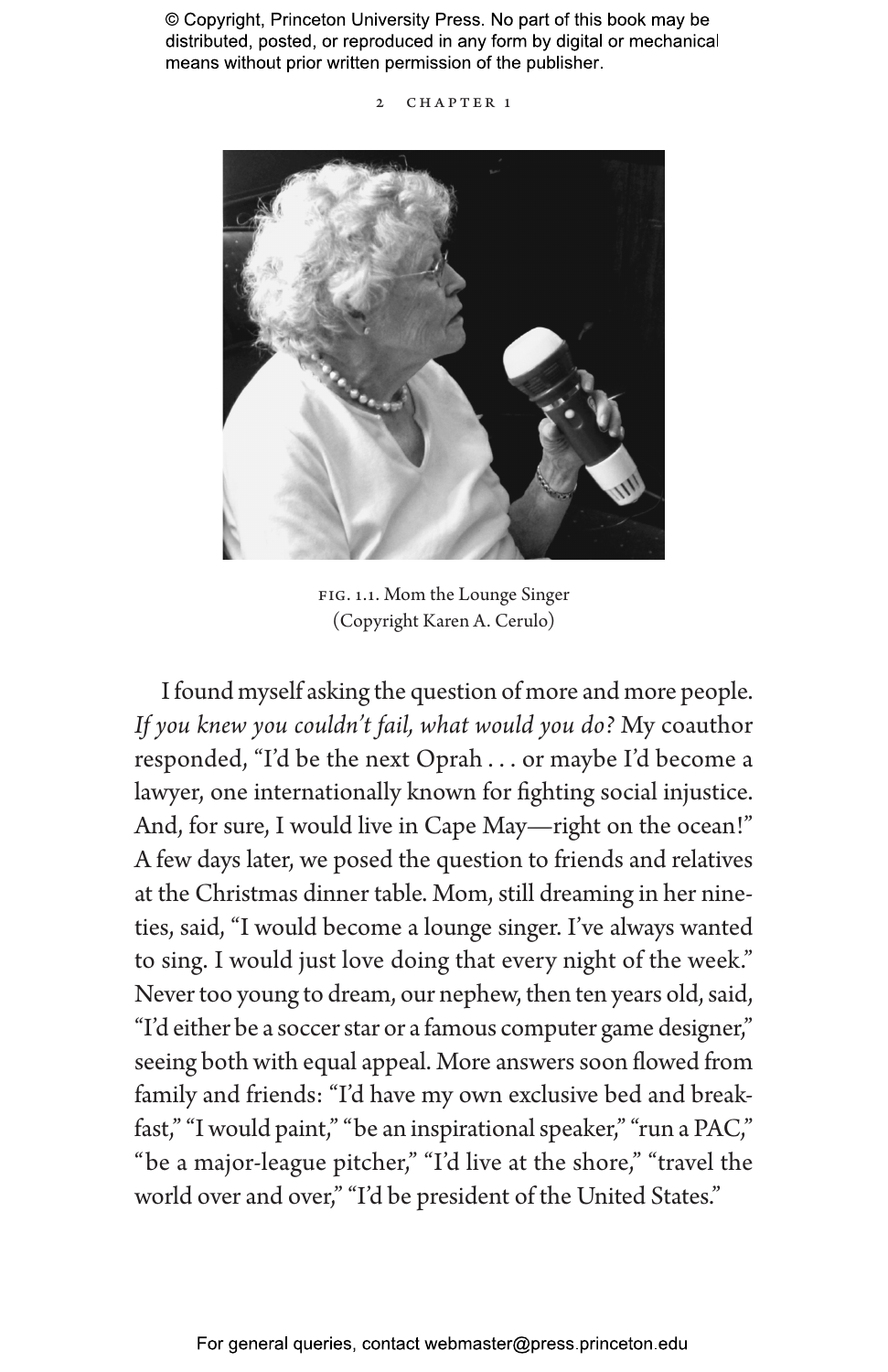IF YOU KNEW YOU COULDN'T FAIL 3

The dreams shared with us were often surprising, but one thing was certain. Everyone at the table had dreams, and they shared them easily and without hesitation. Even more striking was this: no one at the table was horribly sad or unhappy; they were not living a life of regret. In fact, many people said that, while they had dreams, they were also quite happy with their lives. Yet young or old, happy or sad, rich or just getting by, everyone was willing to consider a diferent, perhaps a loftier possibility. For those radio callers. . . for us. . . for our friends and relatives, dreaming seemed easy—in fact, it seemed to come naturally.

This experience got us thinking more and more about dreams. What does it mean to dream—to imagine your future possibilities? Does everyone do it no matter what their reality? And what do our dreams look like? Do they unfold in uniquely personal ways, or are they patterned, following some sort of cultural scripts or "lessons"? We wondered too: how do people's dreams differ from age to age, from group to group, from context to context? Finally, do people ever fail to dream or simply stop dreaming? If so, why?

If we thought about dreams from a psychoanalytic perspective, the idea of patterned dreams would likely be discarded. For the psychoanalyst, such daydreams and imaginings are a way of revealing every individual's particular repressed desires. Thus, identical dreams can often mean vastly diferent things based on a person's biography and emotional development. On the other hand, historians, anthropologists, and even some sociologists would say that dreams are highly patterned. In fact, among Americans, many would contend that dreams can be largely reduced to one thing: the "American Dream"—a singular focus on prosperity and success.

In *Dreams of a Lifetime*, we would like to propose a middle ground. While dreams are generally treated as personal and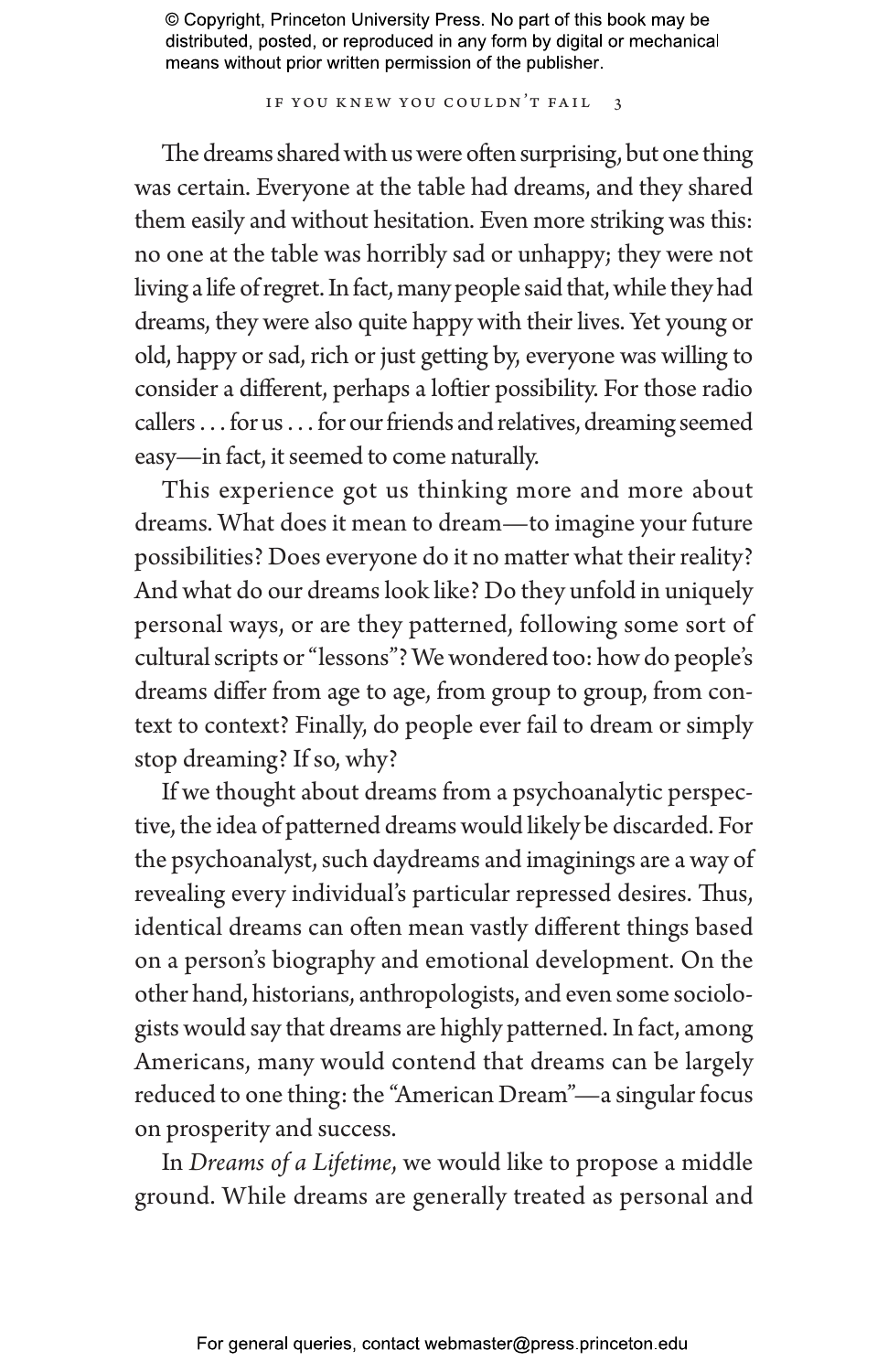### 4 Chapter 1

unique, we argue that people's dreams are quite clearly patterned in very predictable ways. However, people's dreams are not homogenous recreations of the American Dream. Rather, people's dreams differ from age to age, from group to group, from context to context. More specifically, one's "social location"—that is, where class, race, gender, stage of life, or unexpected disruptions to one's life narrative place a person in the broader society—shapes what, when, how, and if we dream.

Most people understand that class, race, gender, age, and tragedy can create inequities in life's opportunities. But we are told that, in dreaming, anything is possible. Can social location really invade our private imaginings of the future? We argue that it can, and in this book, we will show how one's social location shapes the seemingly private life of our minds. We are all free to dream. Yet, we will show that our dreams are restricted in ways of which we are not fully aware. Our social location seeps into our mind's eye, quietly influencing what and how we dream, whether we embrace dreaming or simply give up on it, whether we believe our dreams—whether realistic or fantastical—can come true, and whether we try to make them come true. So Jiminy Cricket's promise, "When you wish upon a star, makes no difference who you are. Anything your heart desires will come to you," may be true for some. But for others, it is a false promise. Given this, studying dreams provides a new avenue for a better understanding of inequality—inequality that is deep-seated in the mind and often precedes action or outcome.<sup>1</sup>

## What Do We Mean by "Dreams"?

In the social sciences, there has been an enormous amount of work on concepts we might call the "cousins" of dreams. For example, psychologists, social psychologists, and economists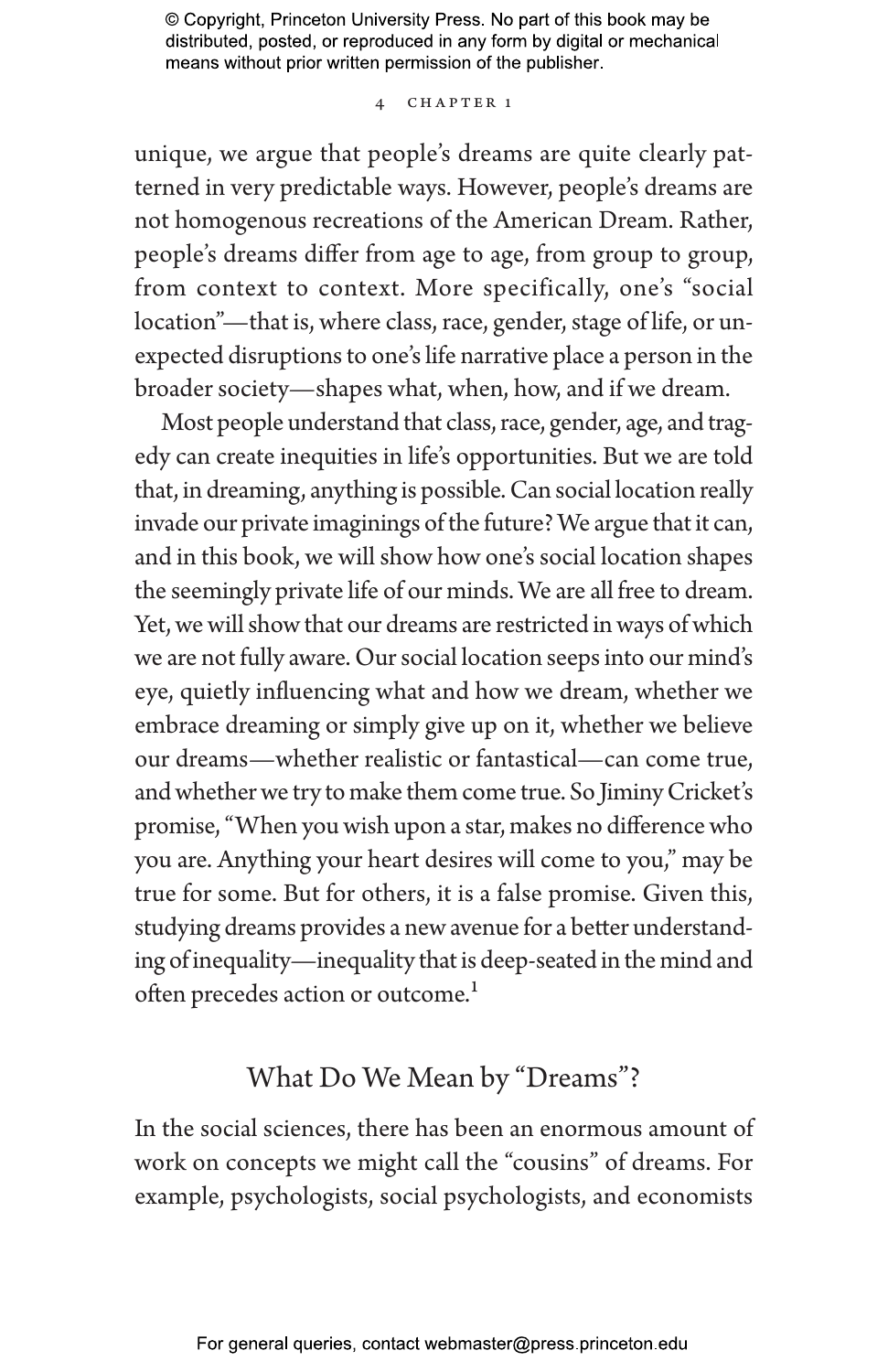IF YOU KNEW YOU COULDN'T FAIL 5

have written reams about what they call "aspirations" and "achievement motivation." Most of this work examines people's educational and career goals, and such studies accomplish three major tasks: they explore how people develop plans or roadmaps for the future; they detail the concrete, often patterned actions people take to achieve their schooling or job-related goals; and they illustrate the social foundations of aspirations, showing how aspirations vary by gender, race, and socioeconomic status.<sup>2</sup> Some sociologists study a similar concept, writing about "projects." According to Iddo Tavory and Nina Eliasoph, projects involve rational, willed actions and plans made in relation to others and aimed at a specific end. As Ann Mische and Pippa Pattison note, these projects do not necessarily emerge from a single individual. Rather, projects are likely collectively planned interventions that are designed to organize the concrete relationships one finds in changing political or social arenas.<sup>3</sup> What is important here is this: aspirations, achievement motivations, and projects involve planning. Once you set a goal or objective, you must develop a strategy for achieving it.

"Hope," another cousin of dreams, has attracted social scientists' attentions as well.<sup>4</sup> Hope involves a wish for something something considered truly possible to achieve.<sup>5</sup> Thus, like aspirations and projects, hope has a footing in concrete experience. In fact, hope often develops as a response to a situation, a particular event, a problem, or some developmental standard or benchmark.<sup>6</sup> You discover you are ill and you hope to be cured; you discover your job is in jeopardy and you hope you'll retain your position; you fall in love and hope for a successful relationship or become pregnant and hope for a healthy child; you face crippling debt and hope you purchased a winning lottery ticket; in the face of terror or political strife, you hope for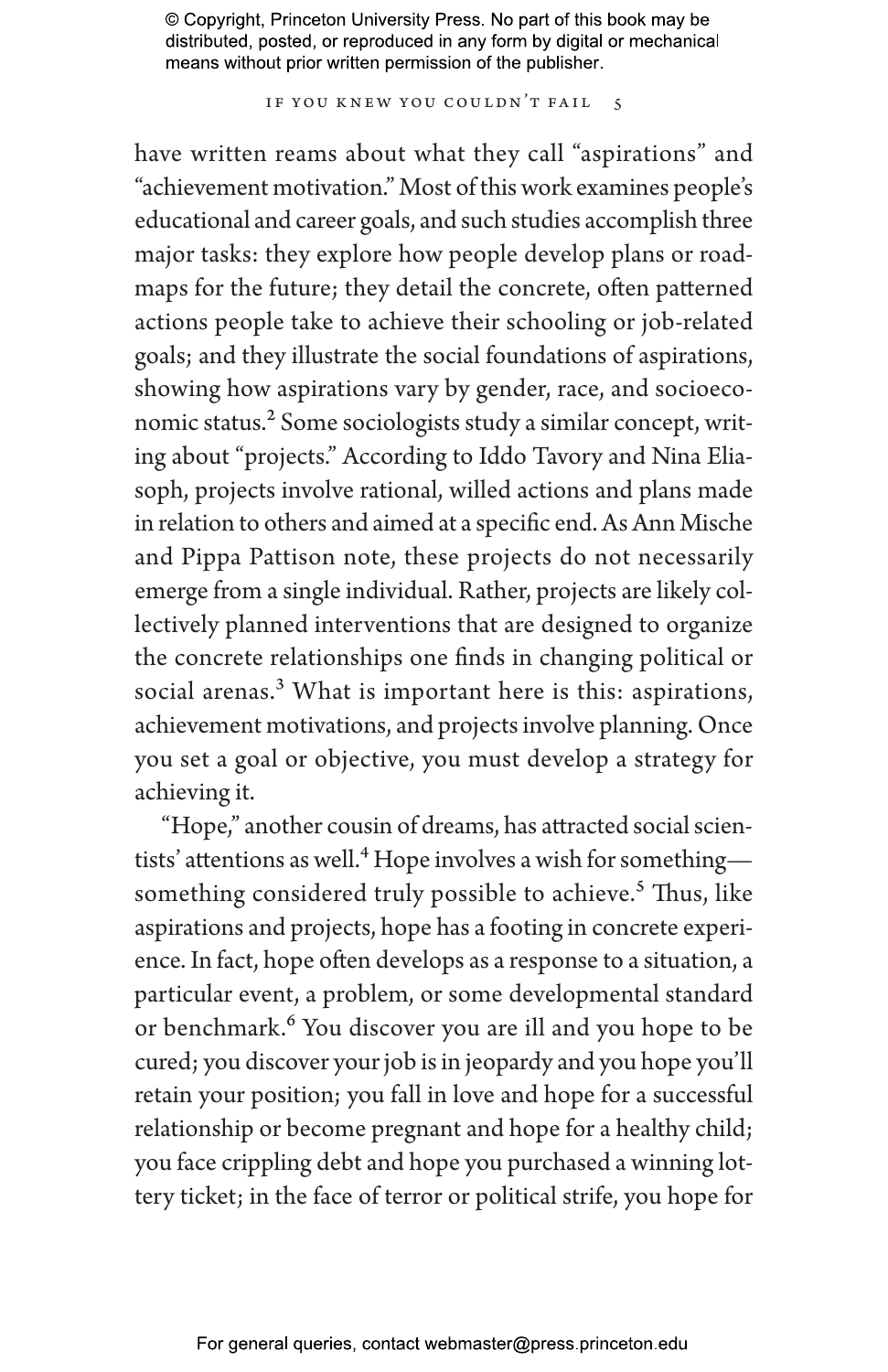### 6 Chapter 1

peace, safety, and unity. As Jerome Groopman writes in *The Anatomy of Hope*, "Hope can arrive only when you recognize that there are real options and that you have genuine choices. Hope can flourish only when you believe that what you do can make a difference, that your actions can bring a future diferent from the present."7 Groopman's definition perhaps explains why hope has become part of our political lexicon. Politicians promote it as a concrete strategy for meaningful change. Remember the "Man from Hope," Bill Clinton, or Barack Obama's mantra of "Hope and Change?" Moreover, hope is compatible with the culture of optimism that so characterizes American culture in particular.<sup>8</sup> People generally hope for positive things or things that will directly benefit them.

Aspirations, projects, and hopes are related to dreams, yet they are not quite the same. Dreams are their own unique "beast." Unlike these other phenomena, dreams are imaginings that are not necessarily rational, observable, or linked to planned patterns of action or concrete outcomes. Dreams do not articulate a roadmap for achievement or the path to a specific end. In some ways, dreams are akin to what Jens Beckert calls "fictional expectations" unobservable states that may or may not materialize.<sup>9</sup> In fact, as we will see, many dreams present unlikely scenarios. Nonetheless, we envision these futures for ourselves. Thus, dreams are mental exercises that provide a vision of a person's inner self; they are a way by which people get to know themselves. Dreams tell us where a person's bliss lies—their ambitions, ideals, and desires all expressed in the seeming freedom of an imagined world. As one of our study participants told us, "Dreaming is a healthy way of just thinking about what matters to you and kind of keeping hold of who you are and what's important."<sup>10</sup>

It is easy to illustrate the difference between aspirations, projects, or hopes and what we call dreams. Suppose you aspire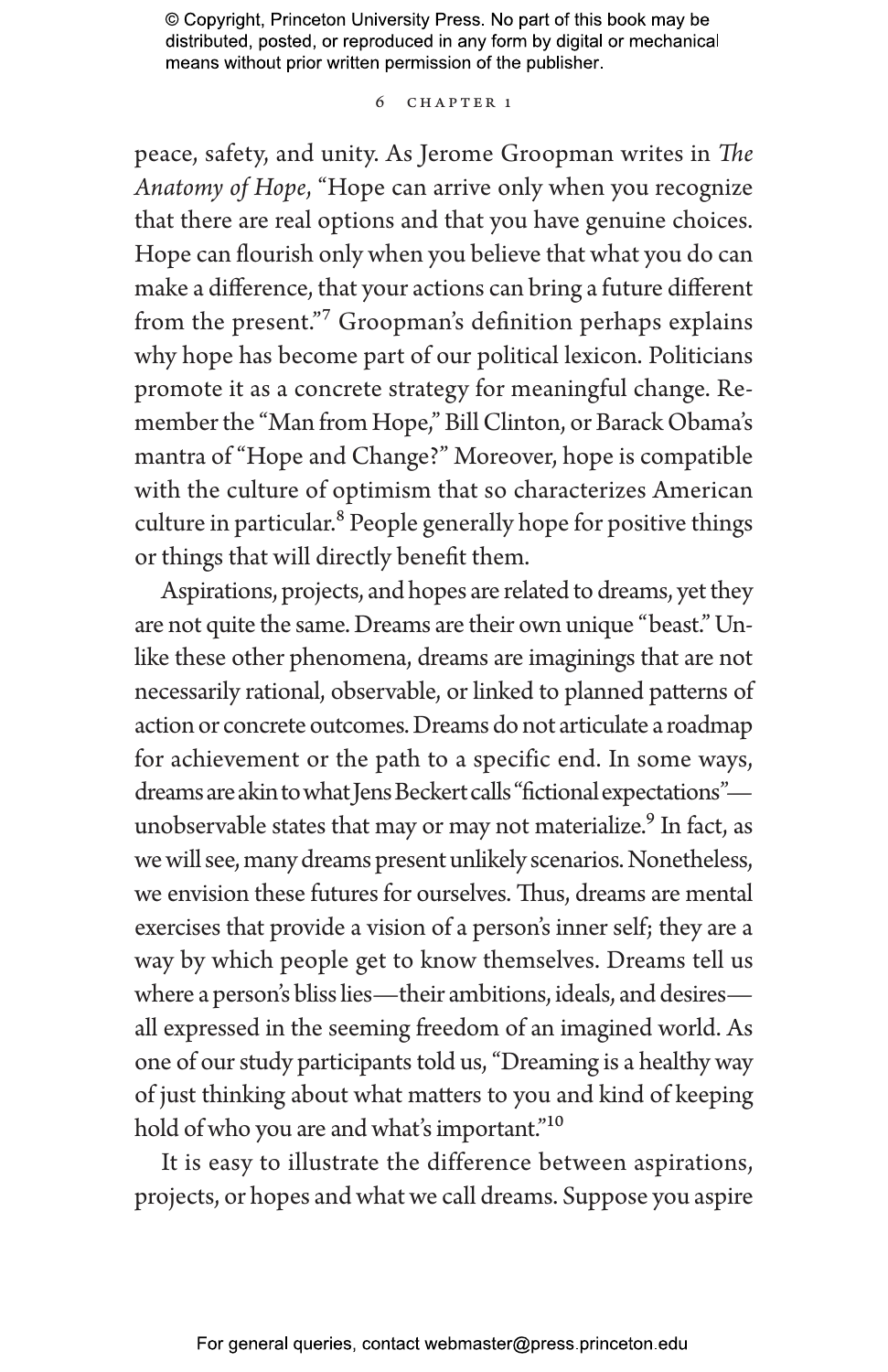IF YOU KNEW YOU COULDN'T FAIL 7

to be a lounge singer. Chances are you will develop a concrete plan or project designed to help you achieve that goal. You may set up a practice schedule to hone your craft. You may try to make contacts, apply for jobs in various establishments, perhaps frequent "open mic" nights, and so on. In contrast, dreams of lounge singing are a fait accompli: they are about desired outcomes, not processes. The person who dreams of being a lounge singer occupies a diferent "space." The dream presents someone as the focal point of a small community, as a person enjoying the spotlight of that community's attention and praise, as someone living in a world where their work is a "labor of love." Dreams of lounge singing likely do not include plans and schedules or the struggle of minimal income; they do not include thoughts of working in potentially dangerous or unseemly environments, heavy exposure to alcohol and second-hand smoke, repetition and boredom, or even a true assessment of one's actual talent. Rather, in dreams of lounge singing, one has "arrived" at a desired end. The dream is a vehicle that articulates one's essence, one's desire to be creative, giving, independent, to be someone existing in a context where they matter, where they are sought after and appreciated.

Now consider someone who hopes to be president of the United States. Such a person likely grounds this hope in some sort of experience. The presidential hopeful may have been inspired by a political role model; she or he may have worked on a political campaign or had a taste of politics in a school or local election. Once hope is kindled, the person takes steps to move forward and keep the hope alive. In this way, a presidential hopeful might begin by seeking elected office in her or his local town, county, or state; she or he might become involved in party politics, assemble a cadre of advisors to help with image and public relations, and create a network of potential donors.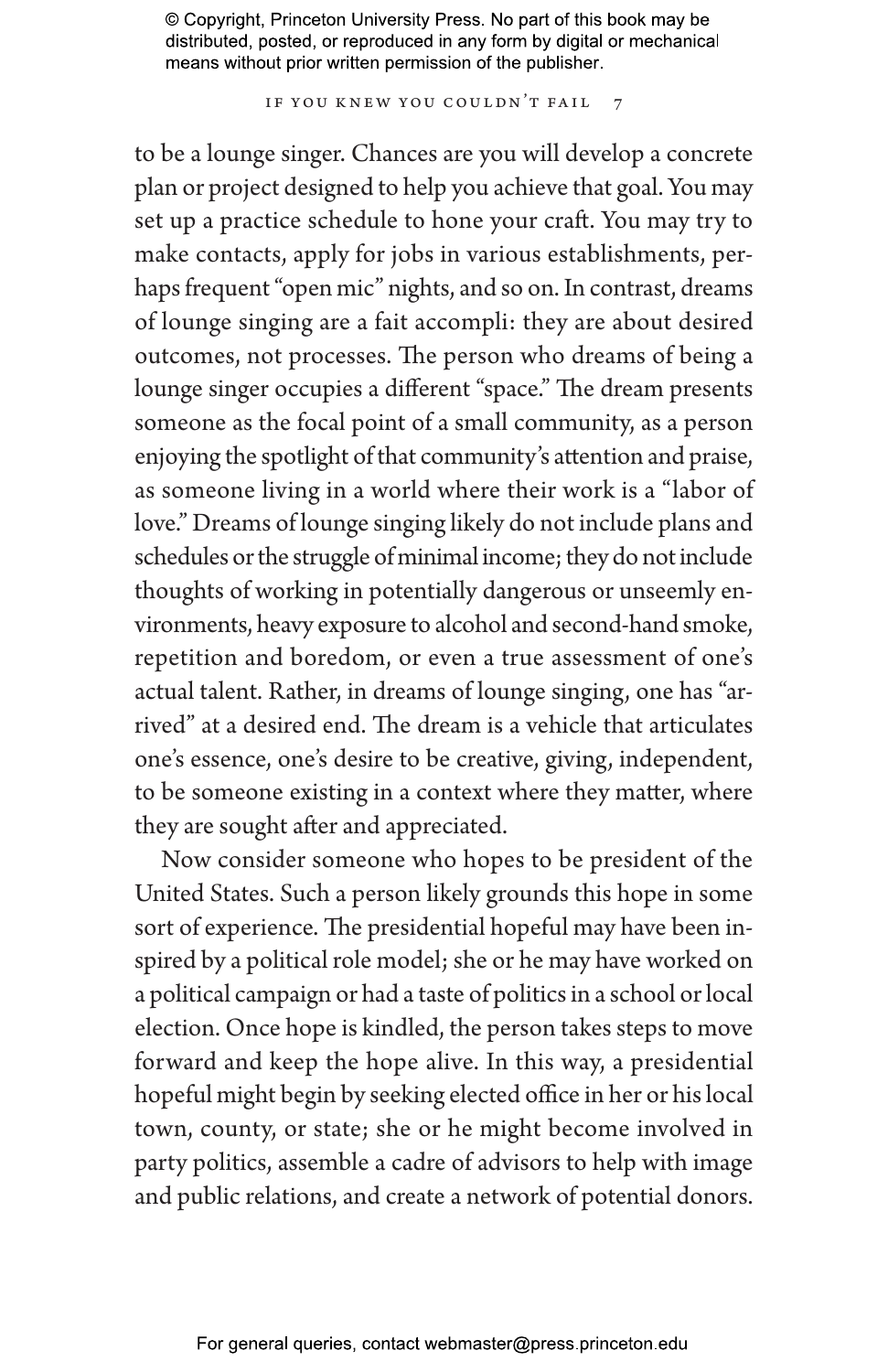### 8 CHAPTER 1

Dreams of becoming president of the United States are something quite diferent. Such dreams are likely filled with the satisfaction and the intoxication of power, with musings about the ability to control an era's problems and challenges, to establish order in the face of chaos or comfort in the face of disturbance, to be the most important person in the world. Dreams of a presidency likely ignore elements such as personal danger, onerous burden, continuous criticism, and highly consequential failures. Rather, the dream provides a safe haven in which to articulate one's desire to be a strong, confident, wise, even a worshipped leader who has power and centrality.

If dreams are not directly linked to action or actual outcomes, why should we study them? We argue that dreams about who we wish to be or what our perfect world would look like can tell us something important about a person's essence, their identity and sense of self, about the things they value and why they value them, about how they communicate with themselves. But there is something more. Dreams represent the starting point of our perception of "fit." Where do we want to belong? Where do we wish we could land? What life paths would we take if no obstacles existed? What do we feel we deserve? Dreams tell this story—even before the story is lived. And it is a story built from the cultural lessons to which we are exposed in our daily social interactions and the cultural contexts in which we live and learn.

### How Did We Examine Dreams?

To pursue our analysis of dreams, we tapped a variety of data sources. Primarily, we used interviews and focus groups to talk about dreams with people of diferent social backgrounds people with diferent pasts, presents, and futures. Economically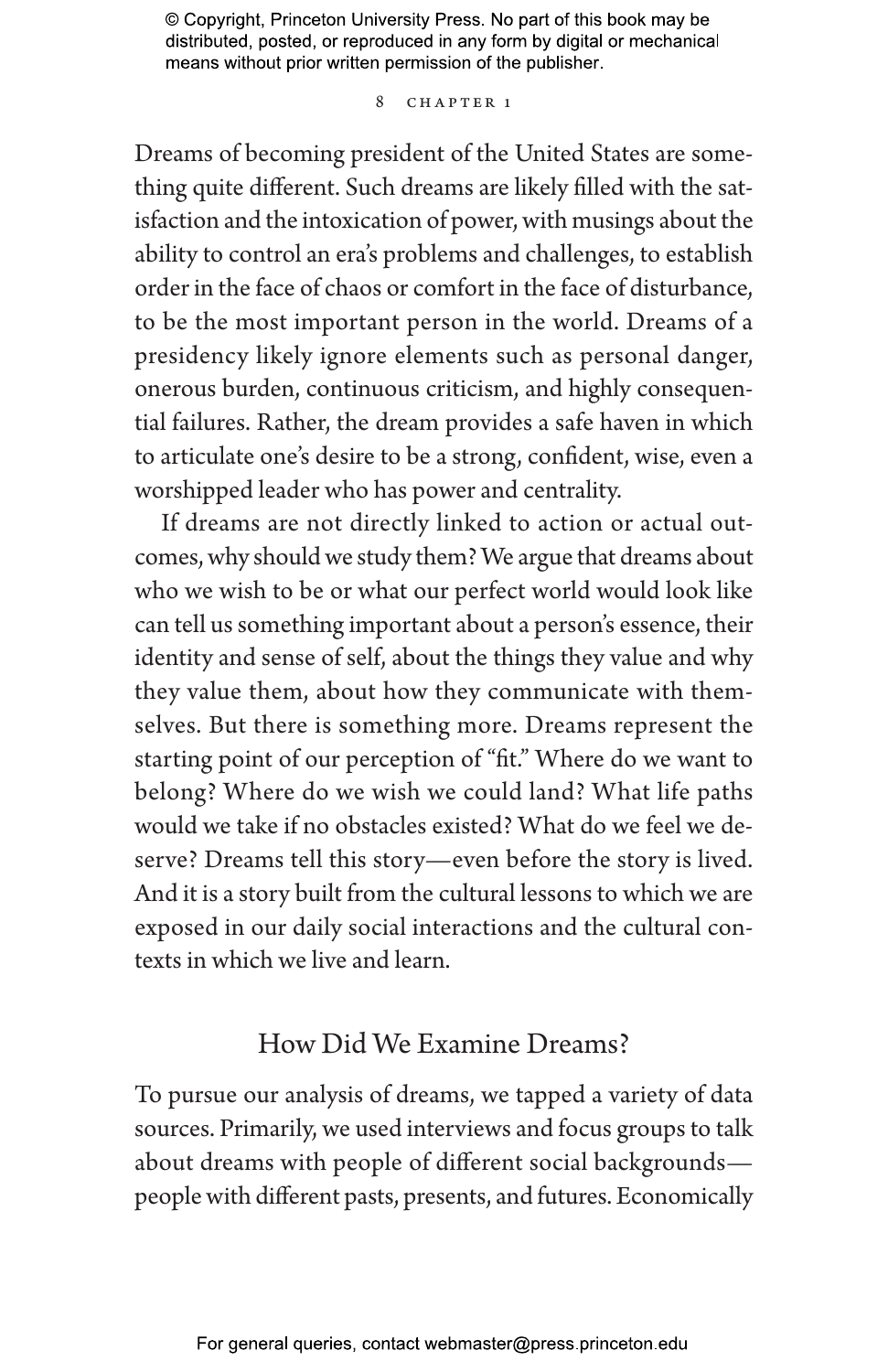IF YOU KNEW YOU COULDN'T FAIL 9

speaking, we talked to people who were just getting by, who were up and coming, and those who were affluent and comfortable. We tapped diferent racial and gender groups—Asians, Blacks, Latinx, Multiracials, and Whites; men and women. We spoke to people at very diferent stages of life: people at the "starting line" (for us, third and fourth graders); people crossing thresholds that lead to adulthood—high-school seniors, and college juniors and seniors. We also talked to people who were closer to the "finish line"—retirees and other senior citizens. We talked to people at special turning points in life: newlyweds, new parents, and recent immigrants. We also talked to people facing serious hardships—poverty, homelessness, serious medical diagnoses, or unemployment.

In addition to talking to people, we looked at how dreams are represented in American popular culture. We combed through American public culture to identify the extensive storehouse of both positive and negative lessons, stories and images on dreaming. We also made use of surveys, polls, and other secondary data that report on people's dreams at various moments in time. At times, such data became touchstones for a comparison of our respondents and those located in other places and times.

*Dreams of a Lifetime* focuses predominantly on the experience of people living in the United States, though we hope to do a follow-up study comparing our U.S. findings with those collected from other nations. We chose the United States as a starting point because, as two sociologists who have devoted their careers to the study of American culture, we know that dreams are at the core of the American experience. There is something distinctive about dreaming in America. The practice is central to the national narrative. Indeed, there is a popular worldwide view that America is where dreams are fulfilled.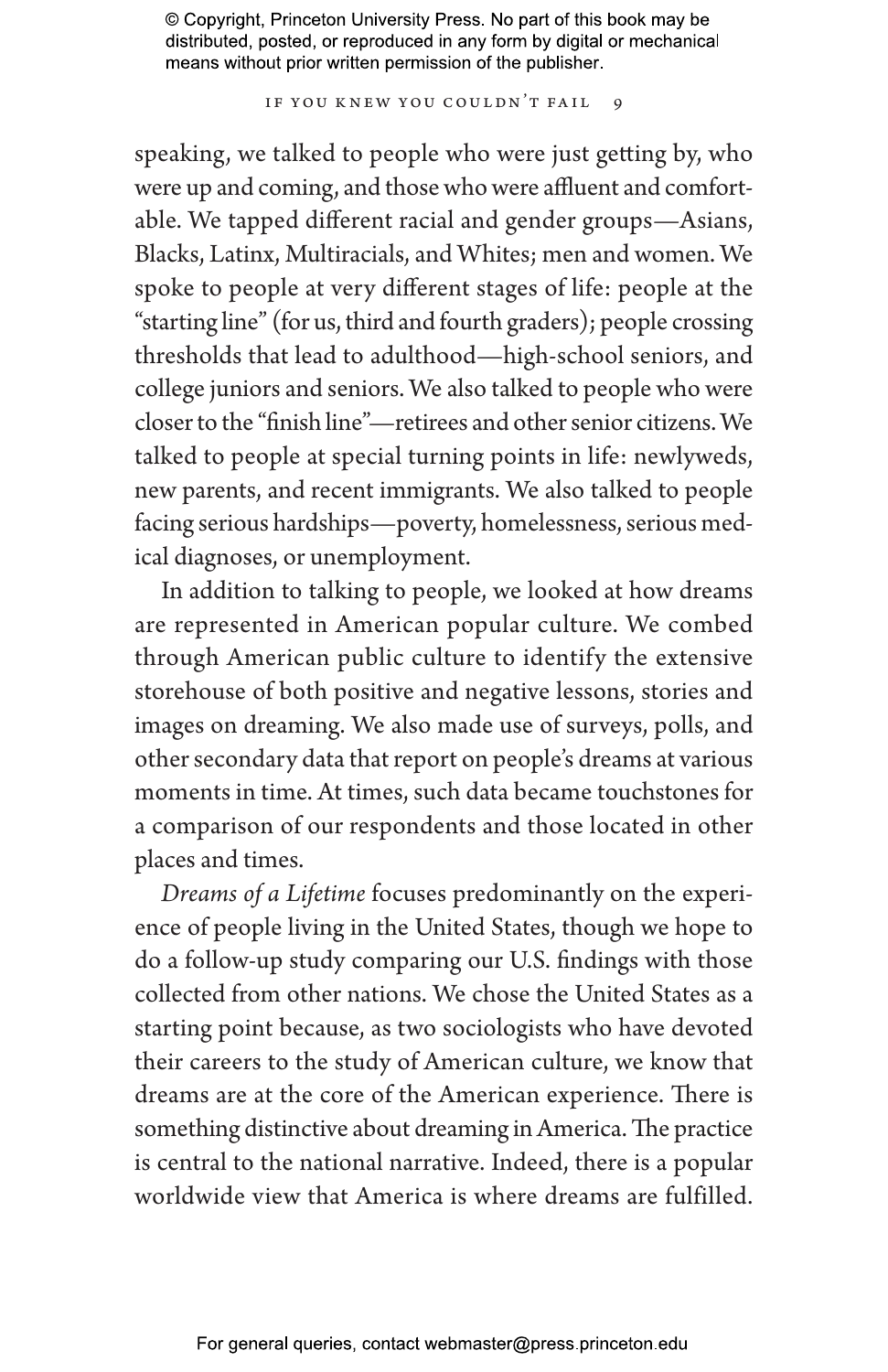10 CHAPTER 1

Anyone born in the United States after 1931 grew up in a world where John Trunslow Adams's concept of the "American Dream" was a pivotal part of our cultural lessons. Cultural planner Lawrence Samuel argues that the American Dream "plays a vital, active role in who we are, what we do, and why we do it. No other idea or mythology—even religion—has as much influence on our individual and collective lives."11 Of course, this sentiment existed well before Adams's label. As Jim Cullen so eloquently recounts,

The Pilgrims may not have actually talked about the American Dream, but they would have understood the idea; after all, they lived it as people who imagined a destiny for themselves. So did the Founding Fathers. So did illiterate immigrants who could not speak English but intuitively expressed rhythms of the Dream with their hands and their hearts. What Alexis de Toqueville called "the charm of anticipated success" in his classic *Democracy in America* seemed palpable to him not only in the 1830s but in his understanding of American history for two hundred years before that. And it still seems so almost two hundred years later.<sup>12</sup>

There have been several impressive histories of the American Dream, as well as books that explore its pitfalls and failings.13 While we acknowledge the pivotal role of the American Dream, we do not seek to retell its story, for it has been fully explored. We mention the American Dream simply because the concept encourages dreaming and optimism as a viable indeed, an expected—activity among those living in the United States. The American Dream is a cultural lesson that creates a context or a space for such imaginings, making it important to acknowledge.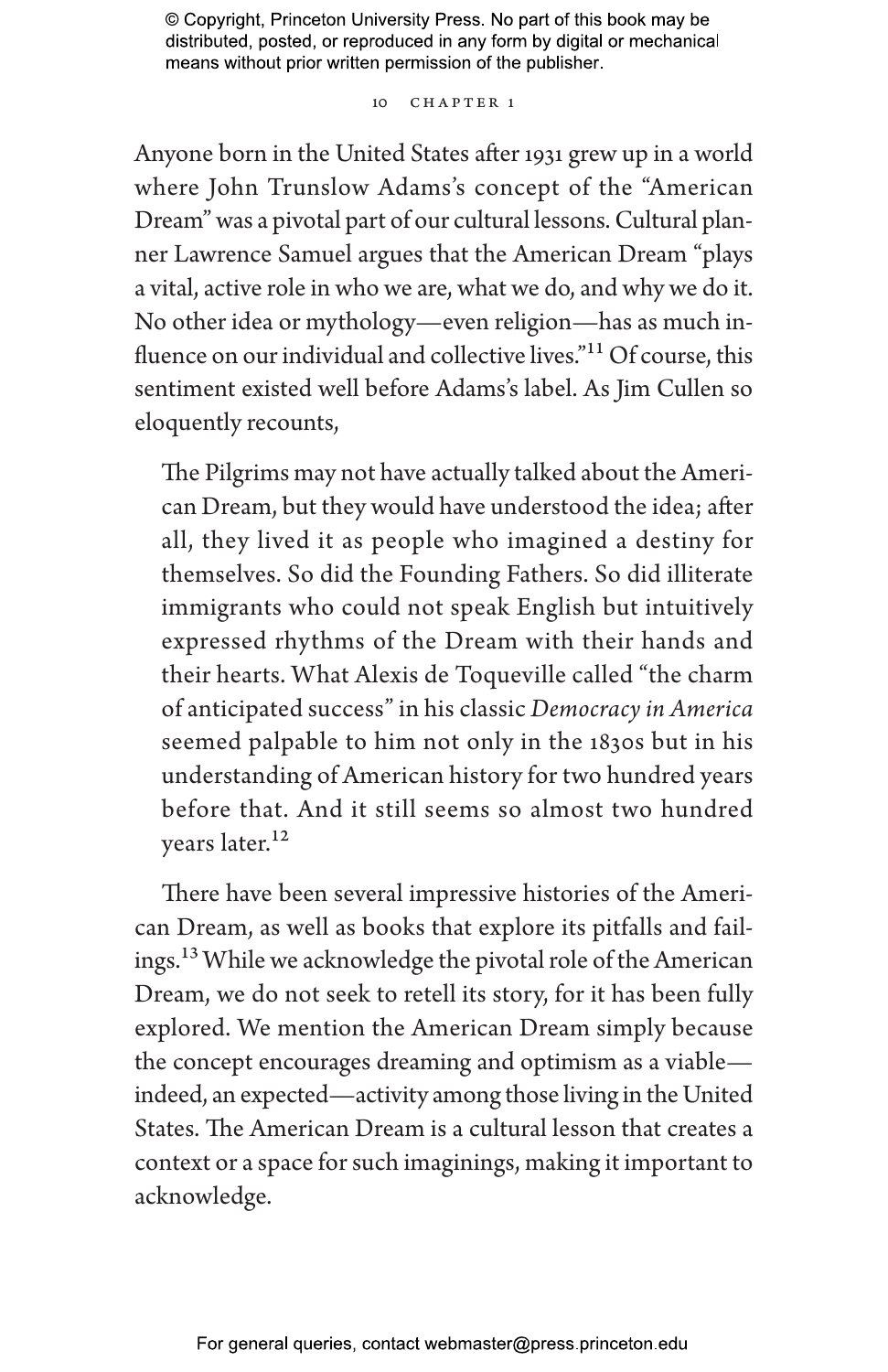IF YOU KNEW YOU COULDN'T FAIL 11

## Where Will This Book Take You?

*Dreams of a Lifetime* will cover lots of ground. In chapter 2, we deal with the dreams themselves—those future imaginings that people shared with us in focus groups and interviews. Using the voices of our 272 respondents, we recount the content of people's dreams—the breadth of dream *themes* addressed by our participants and the *feasibility* of their dreams. We then move on to explore several additional facets of what and how people dream, including their *reach* (are they long- or shortterms images?), their *clarity* (are people's dreams highly detailed and easily understood or more abstract in nature?), their *social scope* (who and what is included in them?), their *flexibility* (are dream themes fixed and consistent or do they exhibit variety or change over time?), their *longevity* (how long do people hold on to their dreams?), their *transportability* (do people intend to pass on their dreams?), their *grounding* (do people's dreams realistically reflect their talents and abilities; are they likely to occur?), and the level of *control* people attach to their dreams (can people affect a dream's fruition?).<sup>14</sup> Finally, we explore the level of *importance* people attribute to the act of dreaming. Does everyone dream . . . should they . . . and when, if ever, should one relinquish one's dreams?

In chapter 3, we try to better understand where the substance of dreams come from. If, as we have argued, dreams do not simply reflect the tenets of the American Dream nor an individual's unique fantasies, then there must be a middle ground. Here, we try to better describe that middle ground of dreaming. We begin by identifying publicly accessible cultural lessons on dreaming. We then examine how those lessons become ingrained in people's bodies and minds. The public culture of dreaming includes many lessons—narratives, stories, and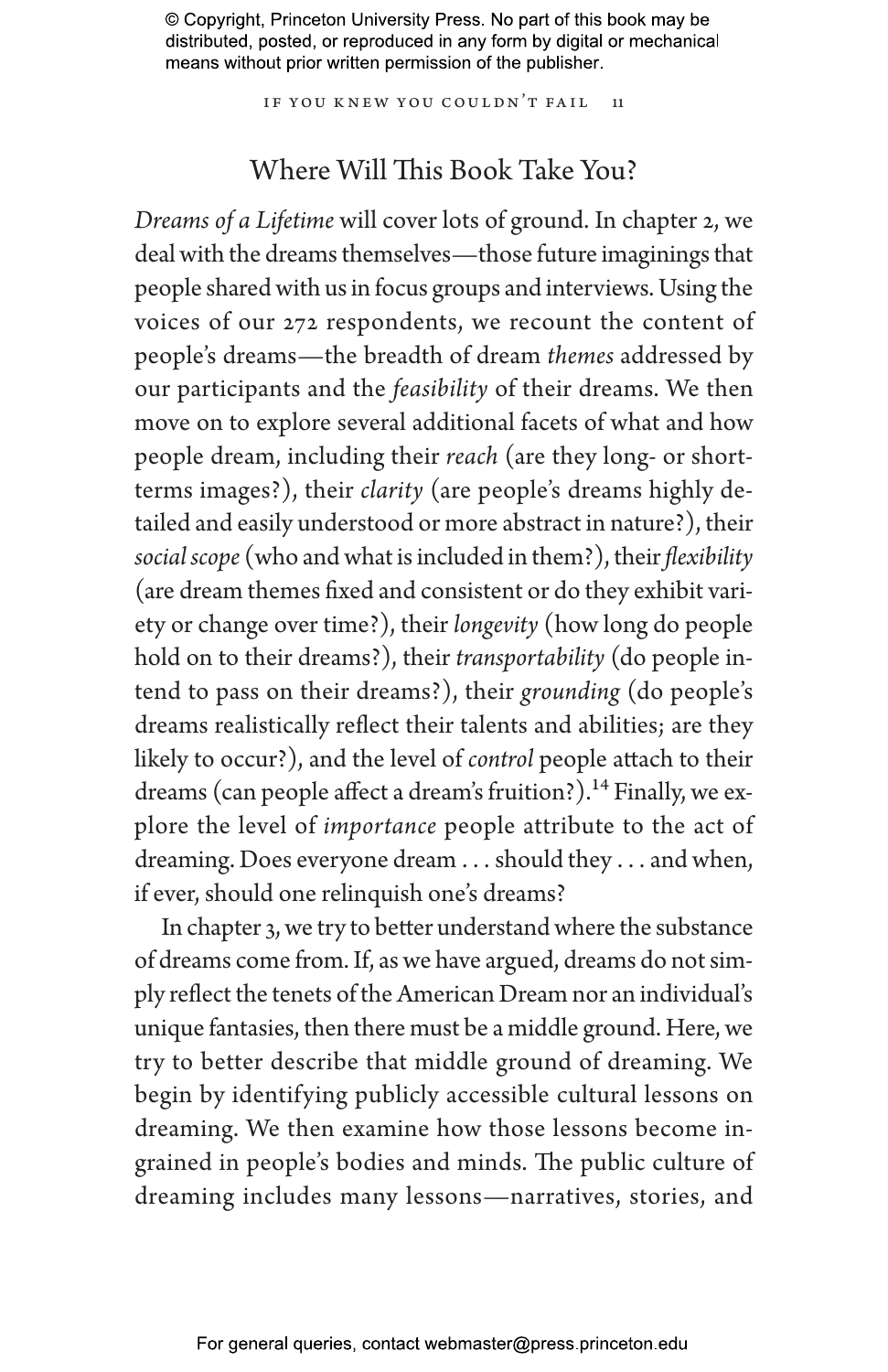### 12 CHAPTER 1

scripts that are both positive and negative. Again, using the voices of our respondents, we focus on which of those lessons drive people's dreams and how they use those lessons to build and articulate their dreams.<sup>15</sup> We also ask, Are people's dreams something about which they consciously deliberate and can easily articulate? Or are they somewhat unconscious, seemingly automatic responses that people make without being able to fully explain where the dreams come from or what they truly mean? Both cognitive scientists and cognitive sociologists are asking exciting questions about our thoughts and desires, wondering how conscious and deliberative we are in defining our values, attitudes, wants, and perceptions of the world. Our respondents help us explore such ongoing debates.<sup>16</sup>

In the remaining chapters of *Dreams of a Lifetime*, we concentrate on subsets of our study participants. Social class, race, gender, life course position, and ruptures to life narratives influenced our respondents' dreams in many, many ways. Here we give a few highlights of what each chapter reveals. Chapter 4 groups our respondents by social class, race, and gender, presenting important differences in how members of these groups dream. We found, for example, that people from diferent social classes favored diferent dream themes. In addition, diferent cultural lessons drove the dreams of those in diferent social classes. As we moved from lower- to upper-class respondents, we found that people reported increasingly more diverse and short-term dreaming, a greater reluctance to give up on dreams, and a greater belief that one's dreams would come true. We will present these findings and more via the voices of our participants.

When it came to race, we found important differences as well. For example, Asian, Latinx, and Multiracial respondents were concentrated dreamers; their future imaginings were often fixed in one specific area. In contrast, Black and White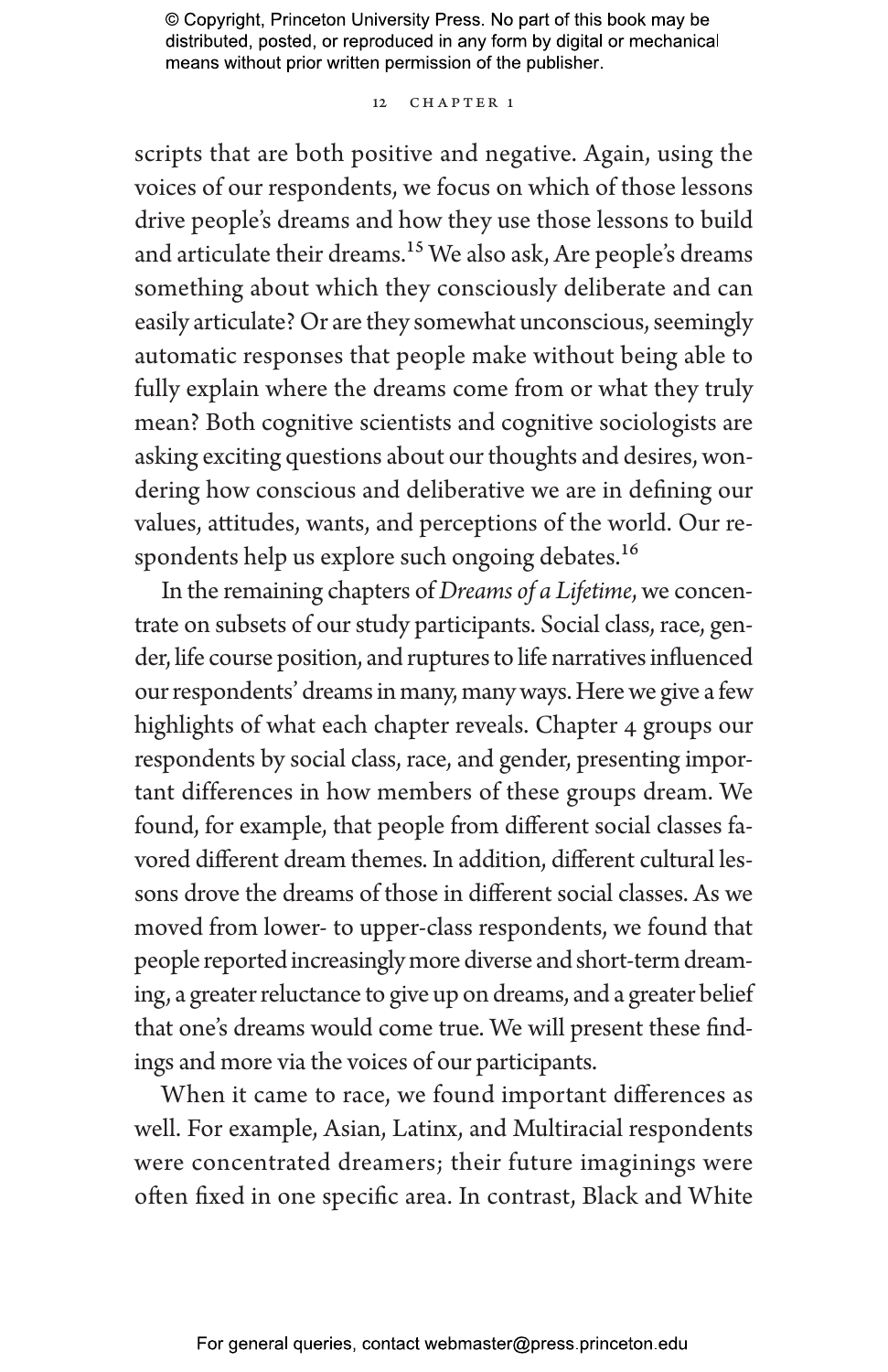IF YOU KNEW YOU COULDN'T FAIL 13

respondents dreamed in more diverse ways. We also found that people of color report holding on to their dreams longer than Whites, while at the same time expressing impatience with regard to finally achieving them. Our Latinx respondents stood out as least confident about achieving their dreams and most likely to embrace negative cultural lessons on dreaming. The voices of our study participants will elaborate these and other racial differences in dreaming.

Chapter 4 ends by exploring gender and its relationship to dreaming. Among many interesting findings, we saw that twenty-first-century men and women often clung to several gender-stereotypical aspects regarding what, when, and how much they should dream. For example, women often dreamed of family and self-improvement themes, while men's dream themes often tapped adventure and fame, wealth, and power. Our study participants also showed us that women were more diverse, committed, and optimistic in dreaming than men something surprising that we explore further in the chapter.

In chapter 5, we analyzed how dreams differ among those at various stages of life. We mention here just some of the many differences that emerged from our discussions. For example, fourth graders were the first to express dreams that were more feasible than fantastical, although most people's dreams, no matter their age, had an element of fantasy. We also found that the dreams of people at early life's socially defined transitional moments—e.g., moving to junior high or graduating from high school or college—appeared more similar to one another than to those in later stages of life. And as we moved from respondents in young adulthood to midlife to those in their senior years, we found more diversity in the dream themes people expressed. These differences represent just some of the ways in which life course position influences future imaginings.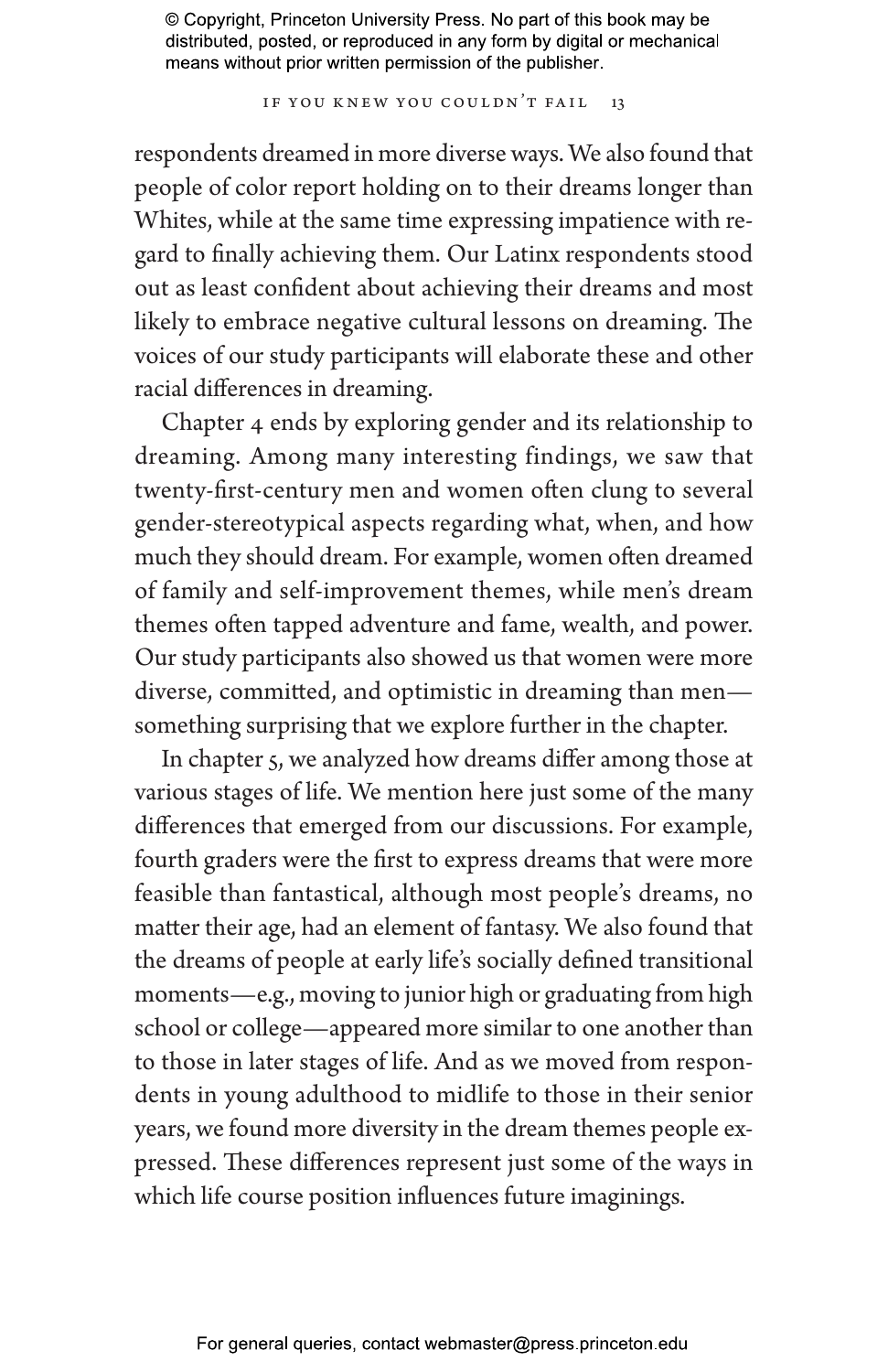14 CHAPTER 1

In chapter 6, we look at people facing "ruptures" in their life narratives: those displaced by economic or natural disasters, those victimized by serious medical disease, or those who found themselves suddenly unemployed. As you will see, these conditions had many varying effects on what and how people dream. To mention just a few, we found that displaced and health-challenged respondents favored self-improvement and philanthropic dreams, while the unemployed were focused on dreams related to recovered careers. The dreams of the displaced and health challenged were most often driven by positive cultural lessons. We also found that the health challenged showed the most diversity in dreaming and that they were the most confident about achieving their dreams. Illness seemed to give these respondents a "second life" when it came to dreaming. Unemployment, in contrast, was a major obstacle to dreaming, resulting in future imaginings that were vague at best and often fueled by negative cultural lessons and a lack of control.

Chapter 7 brings our book to a close. In it, we look at some of the broader conclusions of our work. Have we proven the case for the middle ground of dreaming? Have we adequately explored how an uneven playing field with regard to future imaginings really sets the stage for the more tangible inequities in life chances and opportunities that plague those of certain social classes, races, genders, and the like? We also revisit the importance of dreaming in American culture. In so doing, we explore one last critical question. Is dreaming a positive or negative thing? The answer may surprise you.

## Final Reflections

Langston Hughes once wrote of the importance of dreams, saying that without them "life is a broken-winged bird that cannot fly."17 If this sentiment is true, then learning something about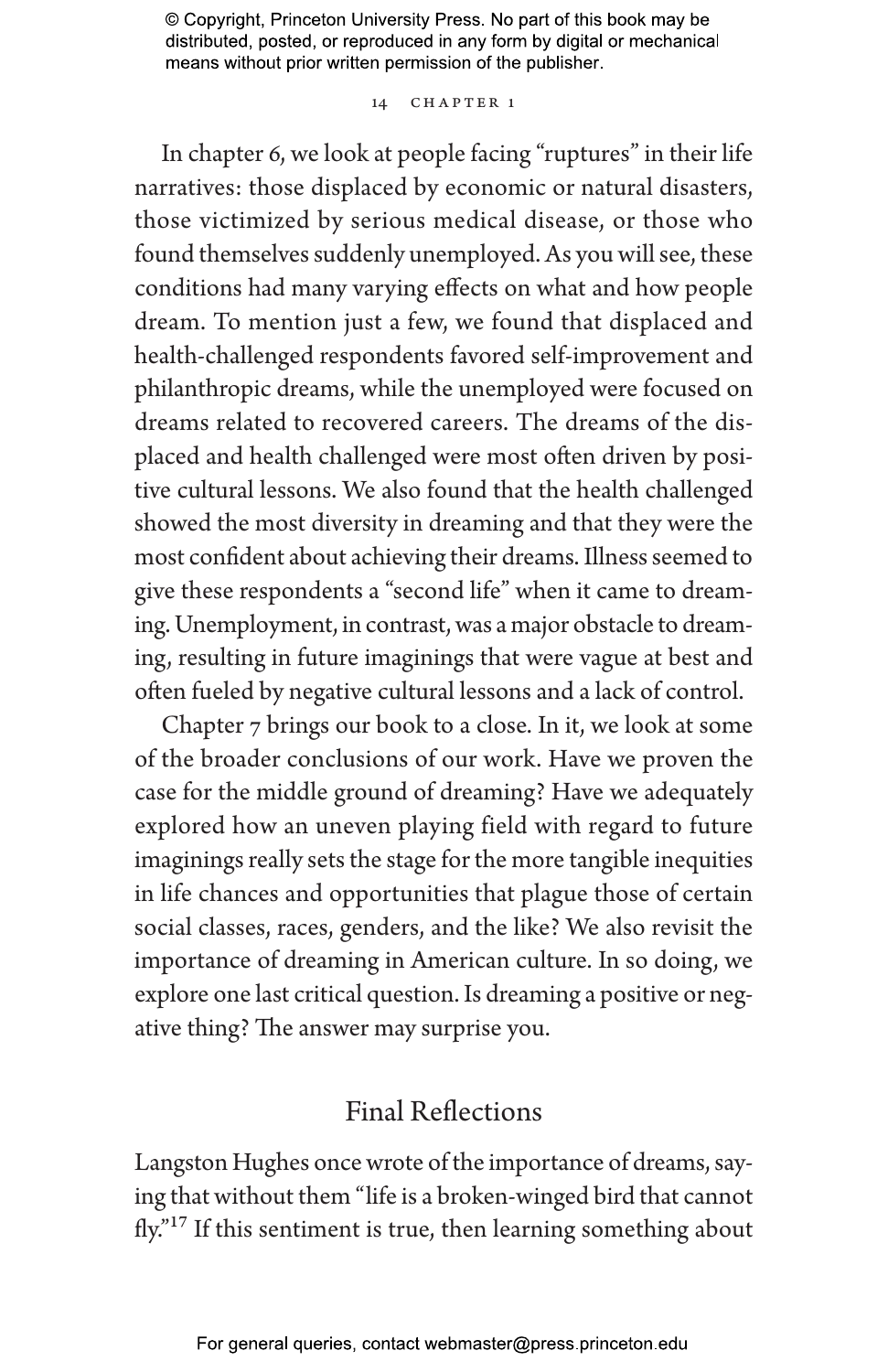IF YOU KNEW YOU COULDN'T FAIL 15

dreaming may be the most important study we can undertake. Knowing this, *Dreams of a Lifetime* will dig deep into the world of future imaginings—not simply what we dream about, how we articulate those dreams, and from where our dreams emerge, but the systematic ways in which people's dreams can differ by one's social location. Moreover, as the very foundation of who we are, or perhaps, who we "should" want to be, dreams help us explain just where the uneven social playing field begins. Exploring the culture *of* dreams and the culture *in* dreams helps us understand the role of future imaginings in social life—both for the good and the bad.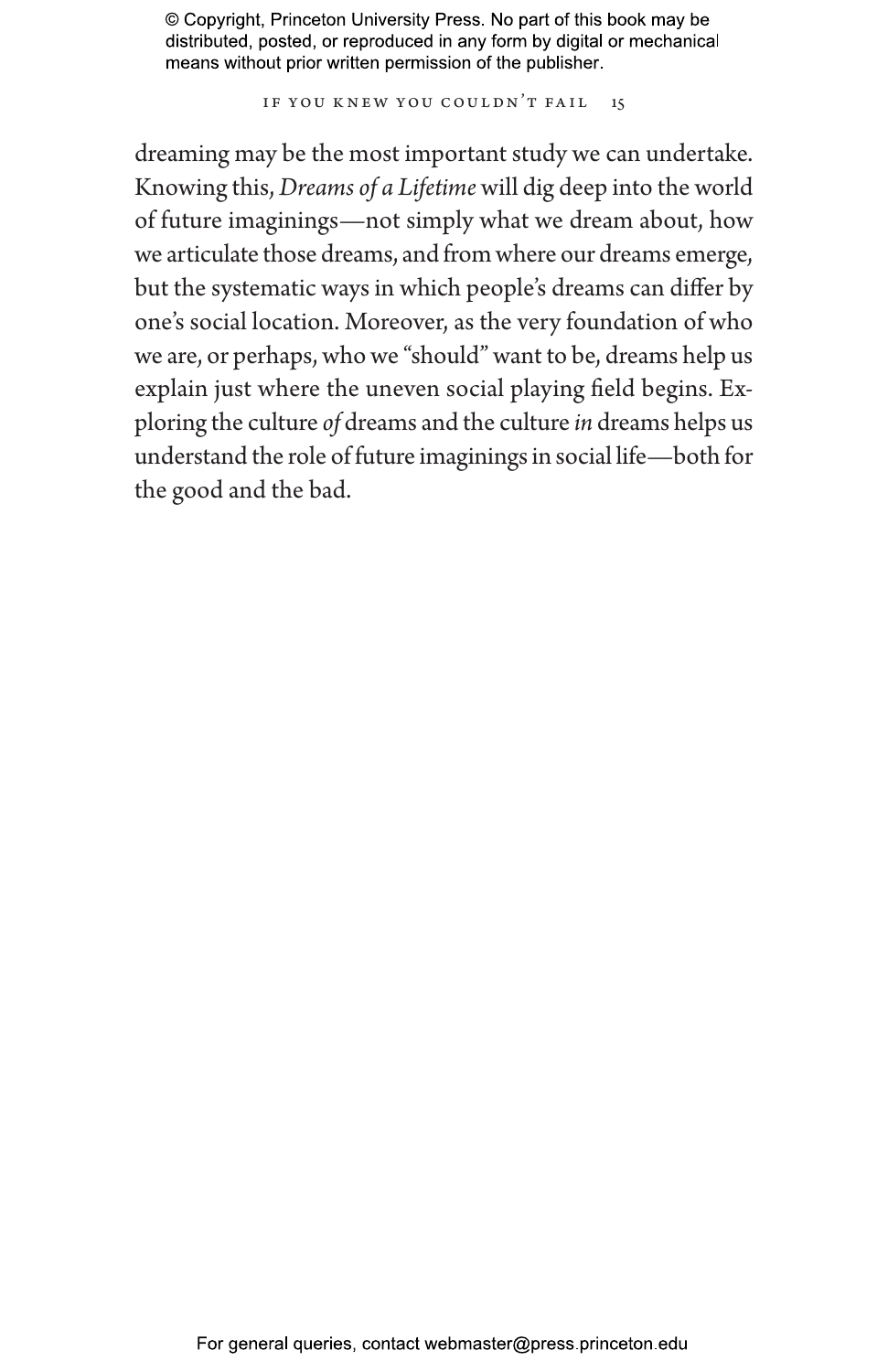# Index

9/11 attacks, 205

Aarten, Pauline G. M., 219n2

abilities, 11, 24, 146, 203

- achievement motivation: control and, 24; disadvantaged and, 208; freedom and, 43; gender and, 123; hard work for, 52, 155, 165; having fun and, 44; learning conditions and, 96; planning and, 5–7, 21–27, 34, 52, 60, 95, 134, 145, 154, 170, 175, 197, 200, 208; scholarship on, 5
- action: class and, 90, 135; cultural lessons and, 62–64, 75, 85; discursive consciousness and, 63–64, 79, 83, 214n8; focus groups and, 31, 44; future imaginings and, 6, 31, 91, 200, 213n4; gender and, 90, 124, 135; goals and, 5, 7, 22, 24, 32, 37, 46, 51, 53, 100, 133, 144–45, 155, 192, 197, 206, 214n12; hope and, 6 (*see also* hope); inequality and, 4, 200; optimism and, 6; outcomes and, 4, 6, 8; patterned, 5–6, 44, 197; planning and, 148 (*see also* planning); race and, 90, 135 Adams, John Trunslow, 10, 212n13 adult life indicators, 173 adventure: class and, 99, 101; details and, 5, 197; fame and, 1, 13, 25, 40,

44, 99, 101, *115*, 116–17, 128–29, 134, *143*, 153–54, 156, 160, 166, 176, 184, 201; focus groups and, 25, 27–29, 38, 40, 43–44, 198; future imaginings and, 25, 161; gender and, 128–29, 134; life course and, *143*, 144–45, 148, 151, 153–54, 156, 159–62, 166; narrative ruptures and, 176, 184, 188; race and, 114–17, 120; as second-largest dream, 27; sports, 17, 21, 23, 29, 130, 187; travel, 2, 20–21, 28–29, 35, 49, 51, 57, 87, 95, 144–47, 151, 182

age groups: controlling achievement and, 165; COVID-19 pandemic and, 141; cultural capital and, 138; cultural lessons and, 3, 160, 166, 169, 196; focus groups and, 18–19; importance of dreams and, 165; individualistic dreams and, 164; life satisfaction and, 140; suicide rates and, 140. *See also* specific group

ambitions, 6, 22

American Dream, 3–4, 10–11, 65, 68, 87, 195, 212n13 *Anatomy of Hope, The* (Groopman), 6 Angelou, Maya, 69 animals, 21, 32, 35, 41, 144, 146, 156,

188–89, 205

anxiety, 171

247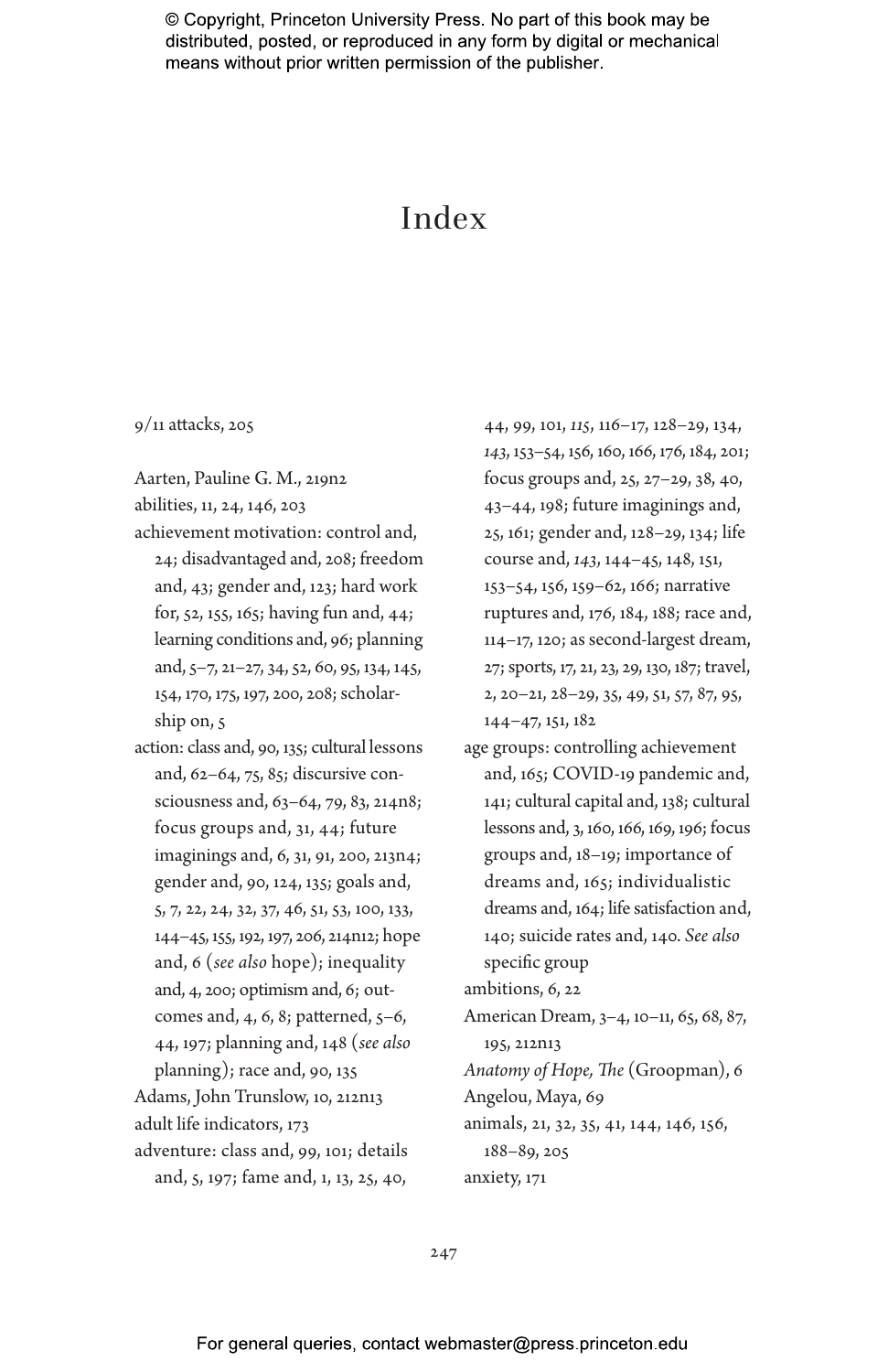248 index

- Asians: class and, 121; concentrated dreaming and, 12, 120, 122; control and, 120–21; COVID-19 pandemic and, 110; differential treatment of, 107; dream themes and, 122; education and, 112; focus groups and, 9, *18*, 19; gender and, 132; mortality rates of, 110; neighborhood demographics for, 111; optimism and, 118; philanthropic dreams and, 114; positive cultural lessons and, 118; privilege and, 115; reach and, 119, 201; realization of dreams by, 118; self-identity and, 113–14; similarities to Latinx, 114–16, 201; violence against, 217n31; wealth and, 112, 113
- aspirations: career, 211n2; children's, 211n2; concept of, 6; educational, 5, 197, 211n2; focus groups and, 20, 29, 34, 59, 196–97; gender and, 5, 211n2; hope and, 5–6; importance of studying dreams and, 196–97; life course and, 137; planning and, 5, 34, 197; projects and, 5–6, 20, 29, 59, 196–97; social foundations of, 5 Atkinson, Michael, 219n2 Averill, James, 212n5

balance, 44, 148, 208 Beckert, Jens, 6, 212n9 bias, 71, 92, 111, 181, 203, 214 Black Lives matter, 86, 118 Blacks: career dreams and, 116; class and, 95–96, 121, 131; control and, 120–21; COVID-19 pandemic and, 110; differential treatment of, 107; diversity of dreams and, 12–13, 120, 122, 201; dream themes and, 122; education and, 112; flexibility and, 120; Floyd, 109; focus groups and, 9,

*18*, 19; gender and, 132; Hurricane Katrina and, 95; meaning of diversity to, 120; mortality rates of, 110; neighborhood demographics for, 111; Obama and, 6, 29, 71, 108; optimism and, 117–18; perception of race relations and, 109; positive cultural lessons and, 117–18; reach and, 13, 119, 201; realization of dreams by, 118; self-identity and, 113–14; supremacists and, 17; wealth and, 112–13 Bloch, Ernst, 211n4 boomerang effect, 164, 167, 202 Bourdieu, Pierre: class and, 90, 92, 99–100, 102, 135; cultural lessons and, 88, 90–92, 99–100, 102, 135, 214n4; feeling thoughts and, 213n12; habitus and, 90–91, 99–100, 214n4; inscribed dreams and, 39; Merleau-Ponty and, 215n3; phenomenology and, 90; stacked deck and, 102 *Brown v. Board of Education*, 111 Bush, George H., 141 Byrne, Rhonda, 197–98, 207

- cancer: class and, 94; cost of, 172; focus groups and, 21, 27, 31–32, 35, 45, 50; gender and, 127; life course and, 151, 158; lost wages and, 172; narrative ruptures and, 169–72, 175, 180–81, 219n11; race and, 110
- careers: aspirations and, 211n2; class and, 98–101, 115, 200; cultural lessons and, 81; focus groups and, 25–27, 40–44, 48; gender and, 125–28, *129*, 134; goals of, 5, 25, 144, 155; importance and, 197–98, 200, 202; life course and, 137, *143*, 144–50, 153–55, 159, 161, 163; as most common dream, 25; narrative ruptures and, 14, 173–76,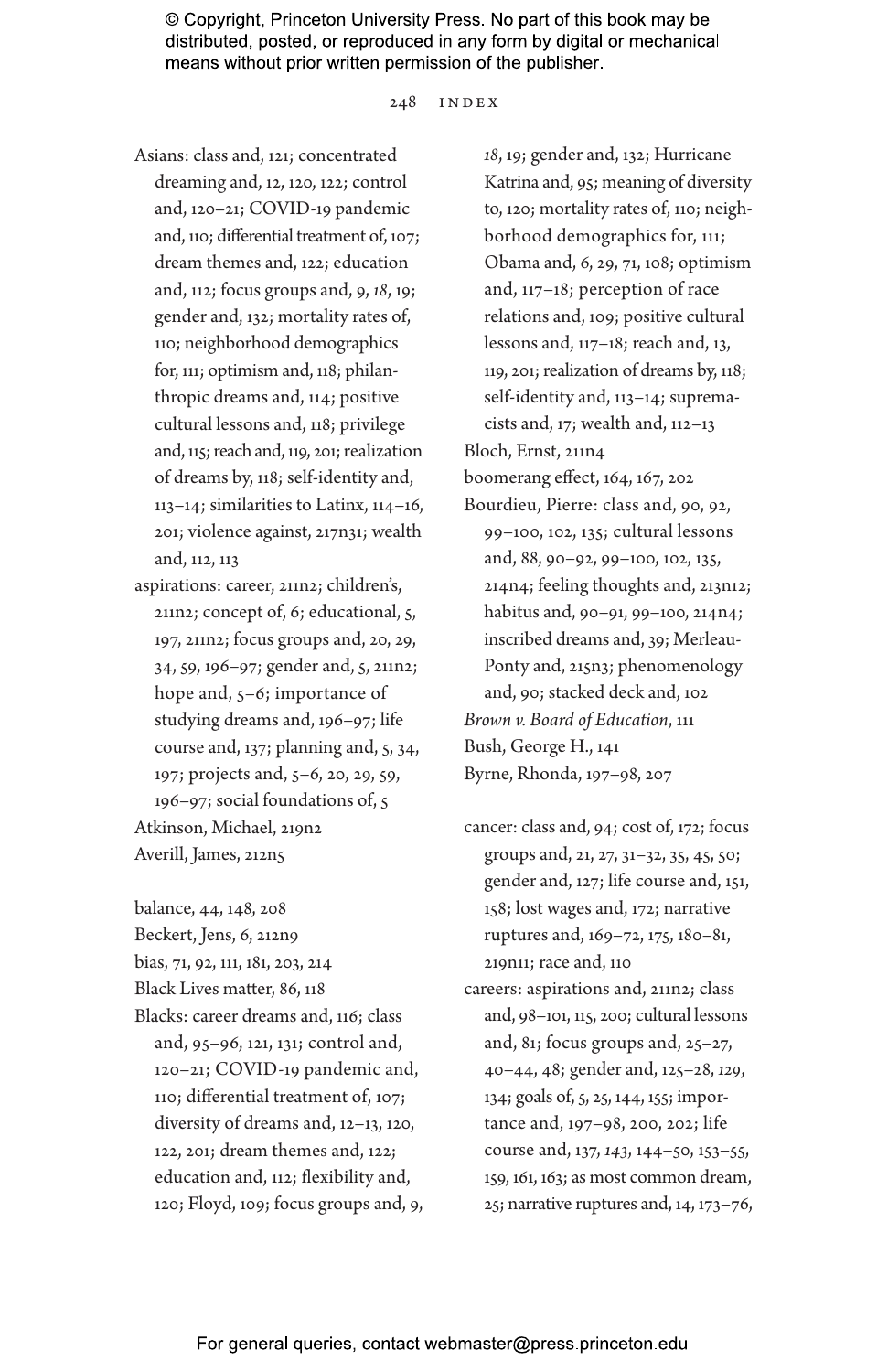index 249

184, 186, 188–89, 193; nontraditional occupations and, 126; race and, 114–17, 120; technology and, 147, 176; unemployment and, 9, 14, 16, 74, 86, 96, 171–72, 186, 202–3, 219n13

- Catlin, George, 212n5
- Centers for Disease Control and Prevention (CDC), 110, 217nn21–22, 218nn3–4
- Cerulo, Karen A., 69, 70, 181, 211n1, 212n8, 212n16, 213n12, 214n14, 216n12, 217n32, 218n38, 219n11
- Chaiken, Shelley, 214n8
- childhood, 134, 137, 141–47, 168, 217n32. *See also* education
- Chon, Kyum, 212n5
- Clarity of dreams, 11, 24, 198; Bourdieu and, 135; focus groups and, 24, 37–40, 58–59; narrative ruptures and, *193*, 203; race and, 118
- class: action and, 90, 135; adventure and, 99, 101; Bourdieu and, 90, 92, 99–100, 102, 135; careers and, 98–101, 115, 200; college and, 97, 103; conclusions on, 14, 134–36, 200, 203, 208–9; Conley on, 208; control and, 102, 105; COVID-19 pandemic and, 94, 96; crime and, 93; cultural capital and, 102–6; cultural lessons and, 88; details of dreams and, 106; diverse dreamers and, 12, 104, 107, 200; dreaming big and, 101, 103; dream themes and, 12, 99–101, 106, 216n15; education and, 93, 96–98, 103, 112, 216n12; fame and, 99, 101; family and, 94–95, *99*; focus groups and, 17–20, 53; gender and, 123, 125, 128–32, 134; giving up and, 4, 12, 101–3, 105, 107, 200, 203; habitus and, 91, 93, 99–101, 107; hard work and, 99–100, 209; health issues and,

93–97, 216n12; hope and, 93–94, 100; importance of, 106; inequality and, 95–96; Internet access and, 96; interviews and, 97; life course and, 167; life expectancy and, 93–94, 96, 216n12; longevity and, 93; lower, 18 (*see also* lower class); measurement of, 97–98; middle, 98–106, 111, 121, 132, 212n2, 216n14; mortality rates and, 93–94, 96; murder and, 96, 109–10; narrative ruptures and, 194; negative cultural lessons and, 102; opportunity and, 101, 103, 135; optimism and, 93, 101, 103; philanthropy and, *99*, 100–1; planning and, 105; poor, 21, 35, 65, 74–75, 90, 92, 94–96, 113, 116, 156, 204, 211n2; poverty and, 9, 73, 94, 96, 112, 140, 169, 170, 200–1, 209, 216n9; power and, 93, 99, 101, 106; prestige and, 93, 97–98; privilege and, 92–95, 132–33, 204, 209; public culture and, 101, 107; purchase abilities and, 91; race and, 95–96, 109, 110–15, 121–22, 131; reach and, 104–5; reviewing realities of, 93–97; selfimprovement and, 98–101; senior citizens and, 102; social space and, 103; stacked deck against, 73–75, 81, 102–3, 117, 130–31, 170, 189, 199; students and, 96–97, 103, 112; study findings on, 200; takeaways from, 106–7; *Titanic* and, 95; upper, 12, 94, 98–107, 121, 131–32, 200; wealth and, 93–94, 99–102; working, *99*, 100, 103, 132; young adults and, 103 climate change, 86, 176 college: conclusions on, 202, 208; cultural lessons and, 76–78; focus groups and, 9, *18*, 20, 22, 25, 28–29,

32–33, 37, 46, 48, 54, 56; graduation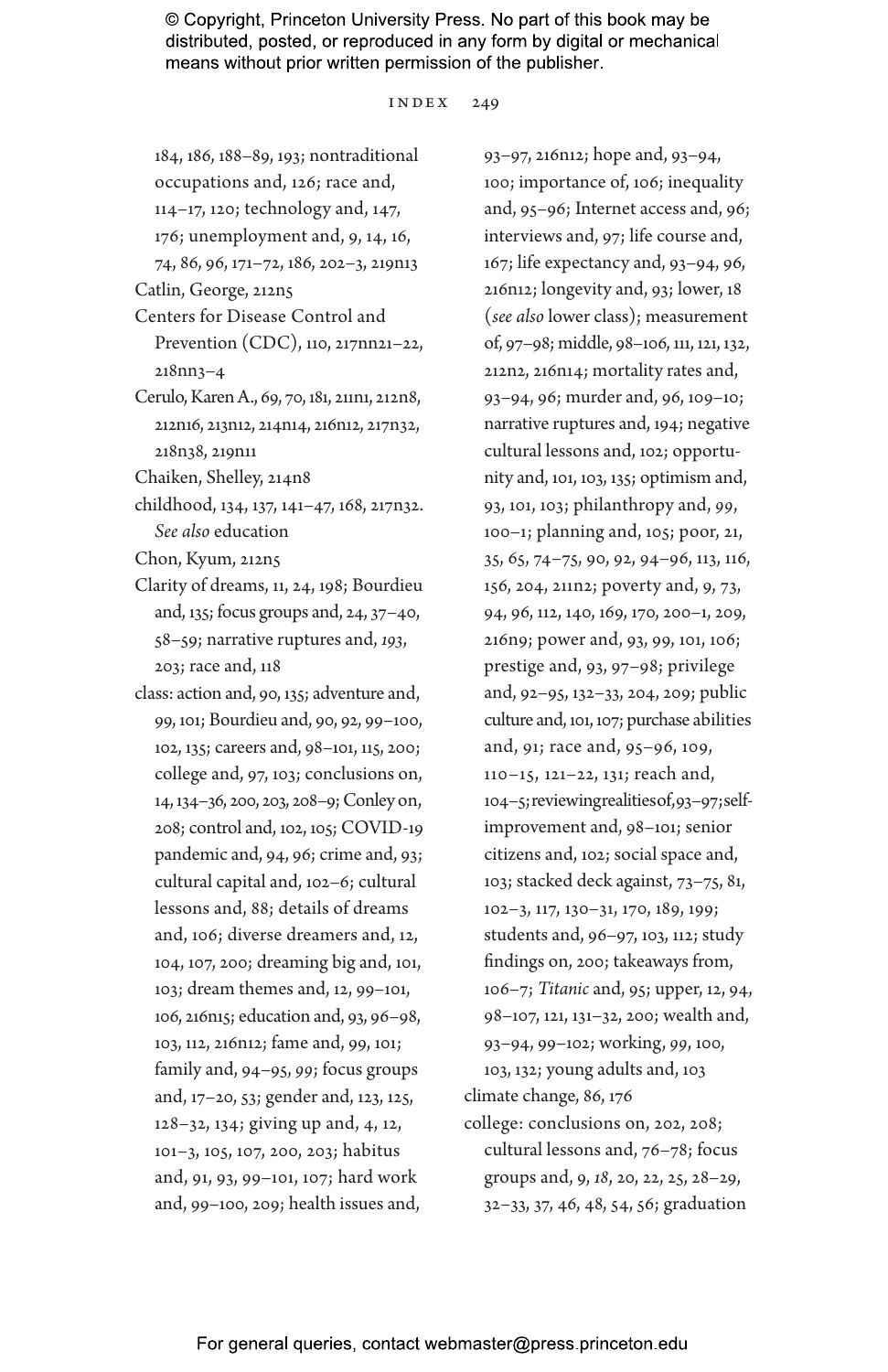250 index

college (*continued*)

- and, 13, 20, *42*, 112, 141, 147–49, 166, 202; life course and, 141, *142–43*, 147–52, 160–67; narrative ruptures and, 174, 178–79, 187; race and, 112, 115, 118; social class and, 97, 103
- concentrated dreamers: diverse dreamers and, 24, 44, 59, 104, 119, 122, 164, 167, 178, 185, 201–2; flexibility and, 24, 42–44, 59, 120; life stages and, 163, 167; narrative ruptures and, 177; race and, 12, 116, 119–20, 122

Conley, Dalton, 208

- control: achievement and, 24; circumstances and, 24; class and, 102, 105; cultural lessons and, 78, 81; emotional, 140; focus groups and, 24, 28, 31, 50, 54–56, 58–61; gender and, 131; hard work and, 179, 185; level attached to, 11; life course and, 140, 165; narrative ruptures and, 14, 101, 104, 179, 185, 189, *193*, 203; race and, 120–22; self-importance and, 8
- COVID-19 pandemic: age groups and, 141; Centers for Disease Control and Prevention (CDC) and, 110; class and, 94, 96; cultural lessons and, 74; gender and, 127; life course and, 139, 141; narrative ruptures and, 171, 186, 205; optimism and, 205, 214n14; race and, 74, 110

crime, 93, 107, 109–11, 139–40

Cullen, Jim, 10

cultural capital: Bourdieu on, 90, 92, 102; class and, 102–6; envisioning process and, 92; gender and, 133; habitus and, 90–93, 133–34, 167, 185, 195, 200; life course and, 138, 167; race and, 113 cultural lessons: action and, 62–64, 75, 85; age groups and, 3, 160, 166, 169,

196; boundless opportunity and, 65–67; Bourdieu and, 88, 90–92, 99–100, 102, 135, 214n4; careers and, 81; choosing, 75–83; class and, 88, 91, 93, 99–101, 107; conclusions on, 196–209; control and, 78, 81; COVID-19 pandemic and, 74; details of dreams and, 79; discursive consciousness and, 63–64, 79, 83, 214n8; dreaming big and, 26, 53, 67–68, 77, 101, 103, 119, 130, 148, 150, 154, 162, 165, 169, 183, 199, 208–9; education and, 72, 90; failure and, 67–69, 78, 80–81, 84; fame and, 69, 72, 81; family and, 62, 68, 70; fantasy and, 61, 64; future imaginings and, 64, 84, 93, 107, 109, 134, 139, 195, 200, 204; gender and, 88; giving up and, 68–69, 77–78, 107, 199, 204; habitus and, 90–93, 99–101, 107, 109, 123, 133–34, 139, 167, 185, 195, 200, 203–4, 214n4; hard work and, 65, 73, 77–78; health issues and, 73, 86–87; "higher they rise, the harder they fall" theme, 71-73; hope and, 69, 71, 79; importance and, 135; interviews and, 61, 70, 75, 78, 84; life course and, 138–39; lower class and, 12; narrative ruptures and, 14, 169, 175–76, 179–81, 184–86, 189, 192, *193*, 203; negative, 203 (*see also* negative cultural lessons); optimism and, 6, 10, 69–71, 83–84, 87–88, 101, 150, 152, 169, 176, 180, 184–86, 199, 205–6, 212n8; personal culture and, 62–64, 214n6, 214n8; planning and, 62, 78, 80; positive, 14 (*see also* positive cultural lessons); power and, 65, 72, 75, 83; public culture and, 11–12, 62, 64–84; race and, 109, 117–18, 123; religion, 10, 62, 72, 212n8, 213n3; role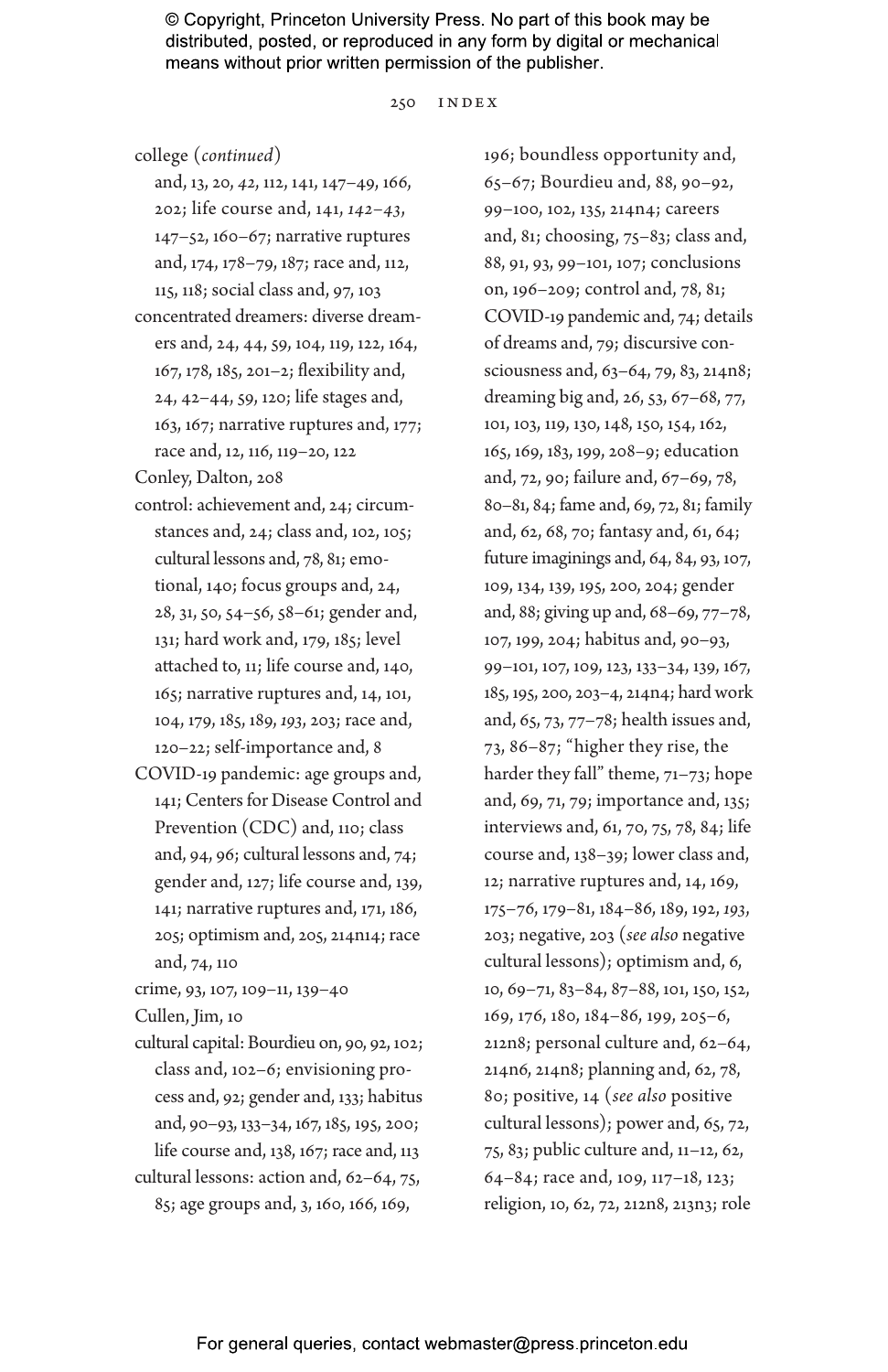index 251

of, 62–64; senior citizens and, 79, 81, 136; stacked deck, 73–75, 81, 102–3, 117, 130–31, 170, 189, 199; students and, 66–67, 76–78, 81; symbols, 63–66, 214n8; unsettled times and, 84–85, 88; use of, 84–88; wealth and, 72, 74, 81, 91 cures, 21, 32, 35

declarative culture, 214n6

DeCoster, Jamie, 214n8

Democrats, 85, 87

depression, 94, 97, 171

desires, 3–8, 12, 22, 37, 42–43, 64, 157, 191, 194, 200, 212n5

Desmond, Mathew, 73

- Desroche, Henri, 211n4
- details of dreams: adventure and, 5, 197; clarity and, 11, 24, 35, 37–40, 58–59, 118, *193*, 198, 203; class and, 106; cultural lessons and, 79; displaced people and, 176, 193; enthusiasm and, 204; feasibility and, 11, 16; gender and, 130, 133; health issues and, 193; life course and, 157, 164; race and, 122; unemployed and, 190
- discursive consciousness, 63–64, 79, 83, 214n8
- disease, 14, 97; Alzheimer's, 127, 170; autoimmune, 181; black lung, 96; cancer, 21, 27, 31–32, 35, 45, 50, 94, 110, 127, 151, 158, 169–72, 175, 180–81, 219n11; Centers for Disease Control and Prevention (CDC), 110; COVID-19 pandemic, 74, 94, 96, 110, 127, 139, 141, 171, 186, 205, 214n14, 217n22, 218n39; cures for, 5, 21, 32, 35; diabetes, 10, 21, 32, 35; fibromyalgia, 127; heart, 21, 127, 140, 181; influenza, 94; Lyme, 127; multiple sclerosis, 127; narrative

ruptures and, 170, 180–85; rheumatoid arthritis, 127; strokes, 94, 127, 140; syphilis, 94; ulcers, 94

- displacement: hurricanes and, 169–80; narrative ruptures and, 14, 47, 169–80, 183, 185, 188–94, 202–3
- diverse dreamers: class and, 12, 104, 107, 200; concentrated dreamers and, 24, 44, 59, 104, 119, 122, 164, 167, 178, 185, 201–2; flexibility and, 24, 44; focus groups and, 44; gender and, 13, 131, 133–34; health issues and, 14, 185, 194, 202–3; life course and, 152, 157, 163–67, 202; narrative ruptures and, 178, 185, 190, *193*, 194; race and, 13, 119–20, 122, 131, 201; unemployed and, 190

Dow Jones, 16, 86

- dream elements: *25*, clarity, 11, 24, 37–40, 58, 59, 118, 135, *193*, 198, 203; control, 8, 11, 14, 24 (*see also* control); feasibility, 11, 24, 34–36, 50, 58, 213n8, 213n11; flexibility, 11, 24, 42–44, 47, 58–59, 104, 119–20, 164, 167, *193*, 202; grounding, 7, 11, 24, 50–54, 58, 213n8; importance, 11, 14, 20 (*see also* importance); longevity, 11, 24, 44–48, 50, 58, 93, 119, *193*; reach, 11 (*see also* reach); social scope, 11, 24, 40–42, 58–59; transportability, 11, 24, 47–50, 58–59, 135, *193*, 213n8
- dreaming big: class and, 101, 103; cultural lessons and, 26, 53, 67–68, 77, 101, 103, 119, 130, 148, 150, 154, 162, 165, 169, 183, 199, 208–9; fictional accounts of, 66; focus groups and, 26, 53, 199, 208–9; gender and, 130; historical examples of, 66–67; life course and, 148, 150, 154, 162, 165; narrative ruptures and, 169, 183; race and, 119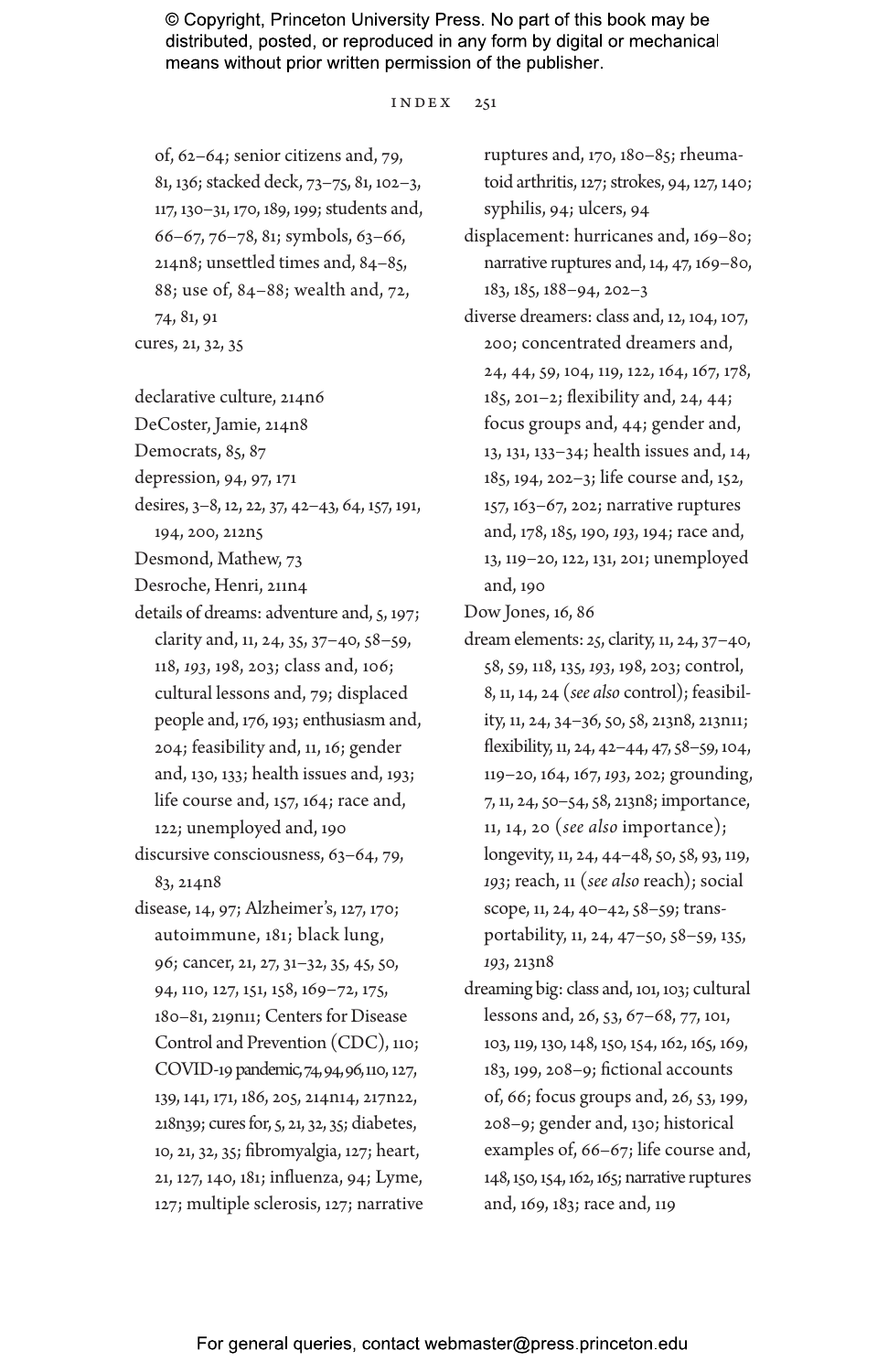252 index

dreams: capturing patterns of, 22–56; concepts of, 4–8; conclusions on, 207–9; construction of, 23–24; data collection on, 8–9, 16, 20–23, 35, 44, 70, 85–88, 97, 103, 119, 122, 133, 135, 154, 186, 208, 213n3, 213n8, 213n13, 216n12, 217n31; definition of, 21–22; desires and, 3–8, 12, 22, 37, 42–43, 64, 157, 191, 194, 200, 212n5; fantasy and, 4, 11, 13, 24, 26, 35, 46, 51–52, 57–61, 64, 138, 142, 144–46, 166, 199, 201, 206; goals and, 5, 7, 22, 24, 32, 37, 46, 51, 53, 100, 133, 144–45, 155, 192, 197, 206, 214n12; methodologies for examining, 8–9; negative aspects of, 204–7; as personal things, 197–99; realistic, 4, 11, 24, 34–35, 46, 50–52, 59, 82, 103, 105–7, 120–21, 130–33, 151, 160–61, 194, 200; wishes, 4–5, 8, 19–20, 24, 31, 64, 67, 129, 131, 144, 157, 165, 180, 191, 197, 206–7, 209 dream themes, 11, *25*; *class* and, 12,

99–101, 106, 216n15; focus groups and, 24–34, 43, 58, 198–201; gender and, 13, 128–29, 133; life course and, 142–57, 160, 162–66; narrative ruptures and, 174, 176, 185–91; race and, 114–17, 122. *See also* specific theme drugs, 17, 127

early midlife adults: focus groups and, 22, 56; gender and, 130; life course and, 22, 56, 118, 130, 137, 141, *142–43*, 152–56, 161–66, 174–76, 181–82, 187–88, 192, 202, 205–6; narrative ruptures and, 174–76, 181–82, 187–88, 192; race and, 118

Edison, Thomas, 68–69

education: aspirations and, 5, 197, 211n2; *Brown v. Board of Education*, 111; class and, 93, 97, 103, 112; college, 9 (*see also*

college); conclusions on, 197, 202, 205, 208; cultural lessons and, 72, 76–78, 90; elementary, 18, 66, 142; focus groups and, *18*, 20, 33, 48; gender and, 123–26, 218n34; graduation and, 13, 20, 96, 112, 141–42, 147–49, 166, 202; high-poverty schools and, 112; high school, 9 (*see also* high school); junior high, 9, 13, 149, 166, 202; life course and, 26–27, 141, *142–43*, 147–52, 160–67; March for Science, 86; narrative ruptures and, 174, 187; optimism and, 6; planning and, 5; race and, 107, 109, 111–13, 115, 118; social class and, 93, 96–98, 216n12; STEM subjects, 125; students and, 17 (*see also* students); technology and, 77, 125; Whites and, 217n25 Ehrenreich, Barbara, 70–71, 73 Einstein, Albert, 68 elementary school, 18, 66, 142 Eliasoph, Nina, 5, 22–23, 43, 213n4, 213n7 emotions: fear, 63, 71, 95; happiness, 1, 3, 22, 26, 52, 66, 73, 81, 94, 117, 118, 150, 158–59, 184, 189, 191; love, 5, 21, 34, 62, 72, 159, 188; optimism, 71 (*see also* optimism); pessimism, 83, 87, 93, 161, 191; regret, 3, 187 envisioning process, 40, 71, 205, 208 Equity Lab, 112 Evans, Jonathan, 214n8

failure: attitude towards, 1–3, 8, 19–20, 148, 209; conclusions on, 196–99, 204; cultural lessons and, 67–69, 78, 80–81, 84; focus groups and, 19–20, 50, 56, 58; gender and, 130–33; life course and, 144, 148, 165; narrative ruptures and, 186; race and, 117; stopped dreams and, 196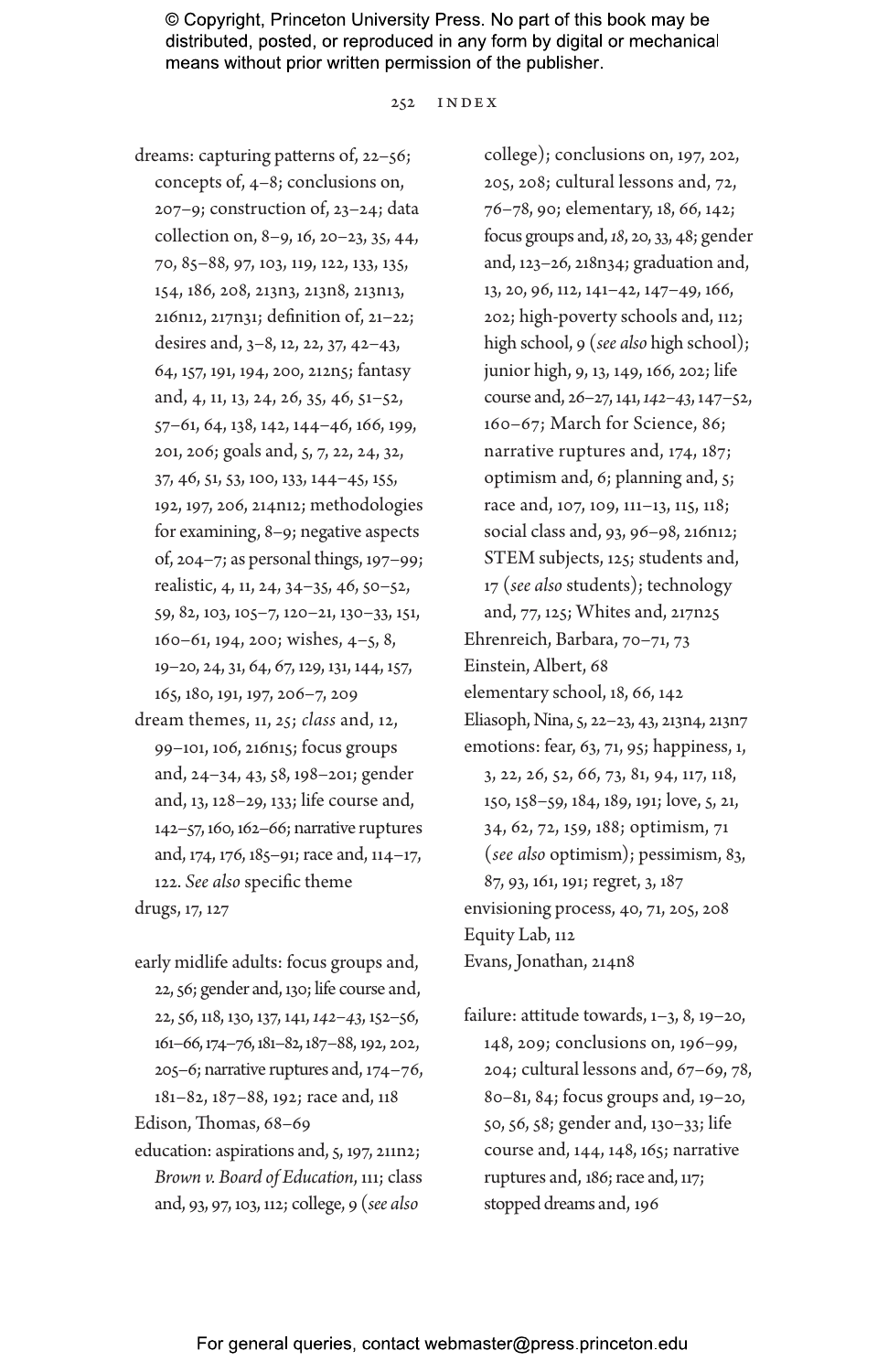$INDEX$  253

#### fake news, 17

- fame: adventure and, 1, 13, 25, 40, 44, 99, 101, *115*, 116–17, 128–29, 134, *143*, 153–54, 156, 160, 166, 176, 184, 201; class and, 99, 101; cultural lessons and, 69, 72, 81; focus groups and, 25, 29–30, 40, 44, 198; fortune and, 1; gender and, 128–29, 134, 201; life course and, *143*, 144–45, 148, 152–54, 156, 159–60, 166; narrative ruptures and, 176, 184, 188; race and, 114–17
- family, 16; class and, 94–95, *99*; cultural lessons and, 62, 68, 70; focus groups and, 25, 31, 33–34, 38–44, 48, 56, 59, 62, 198; gender and, 13, 127–31; input from, 2; life course and, 138, *143*, 146, 149–59, 162, 166; marriage and, 62, 155–57, 213n3; median income and, 215n29; narrative ruptures and, 179, 182–83, 188; race and, 113, *115*, 116–17, 120
- fantasy: being president, 2, 7–8, 20, 29, 35–36, 51–54, 57, 71, 108, 145, 147–48, 177, 205, 208–9; cultural lessons and, 61, 64; fairy tales and, 66; feasibility and, 4, 11, 13, 24, 26, 35, 46, 51–52, 57–61, 64, 138, 142, 144–46, 166, 199, 201, 206; focus groups and, 24, 26, 35, 46, 51–52, 57–60, 199, 201, 206; life course and, 138, 142, 144–46, 166; myths, 65–66, 207; rags-to-riches stories and, 66, 103

fear, 63, 71, 95

feasibility, 11, 24, 35–36, 50, 213n8, 213n11; details and, 11, 16; fantasy and, 4, 11, 13, 24, 26, 35, 46, 51–52, 57–61, 64, 138, 142, 144–46, 166, 199, 201, 206

fictional expectations, 6,212n9

flexibility: 11, 24; class and, 104; concentrated dreams and, 24, 42–44, 59, 120; diverse dreams and, 24, 44; dream themes and, 11, 24, 42–44, 47, 58–59, 104, 119–20, 164, 167, *193*, 202; future imaginings and, 58; race and, 119–20

Floyd, George, 109

focus groups: action and, 31, 44; adventure and, 25, 27–29, 38, 40, 43–44, 198; age groups and, 18–19; Asians, 9, *18*, 19; aspirations and, 20, 29, 34, 59, 196–97; capturing dream patterns of, 22–56; careers and, 25–27, 40–44, 48; clarity and, 24, 37–40, 58; class and, 17–20, 53; conclusions on, 196–209; data collection on, 8–9, 16, 20–23, 35, 44, 70, 85–88, 97, 103, 119, 122, 133, 135, 154, 186, 208, 213n3, 213n8, 213n13, 216n12, 217n31; demographics of, 17–19; diverse dreamers and, 44; dreaming big and, 26, 53, 199, 208–9; dream themes and, 24–34, 43, 58, 198–201; early midlife adults and, 22, 56; education and, *18*, 20, 22, 25–29, 32–33, 37, 46, 48, 54, 56; failure and, 19–20, 32, 50, 56, 58; fame and, 25, 29–30, 40, 44, 198; family and, 25, 31, 33–34, 38–44, 48, 56, 59, 62, 198; fantasy and, 199, 201, 206; feelings of control by, 24, 28, 31, 50, 54–56, 58–61; future imaginings and, 11, 14–15, 22–23, 54, 58, 198–99; gender and, 14, 17–20, 200–4, 209; giving up and, 26, 33, 44–47, 59, 61; hard work and, 30, 42, 51–54; health issues and, 14, 21, *25*, 33, 50, 54, 213n9; hope and, 22, 25, 27, 32, 56; importance and, 24, 31, 40, 56;late midlife adults and, 22, 56; life course and, 17–19; lower class and, 18; negative cultural lessons and, 75–76, 201; philanthropy and, 25, 31–32, 40–41, 198; positive cultural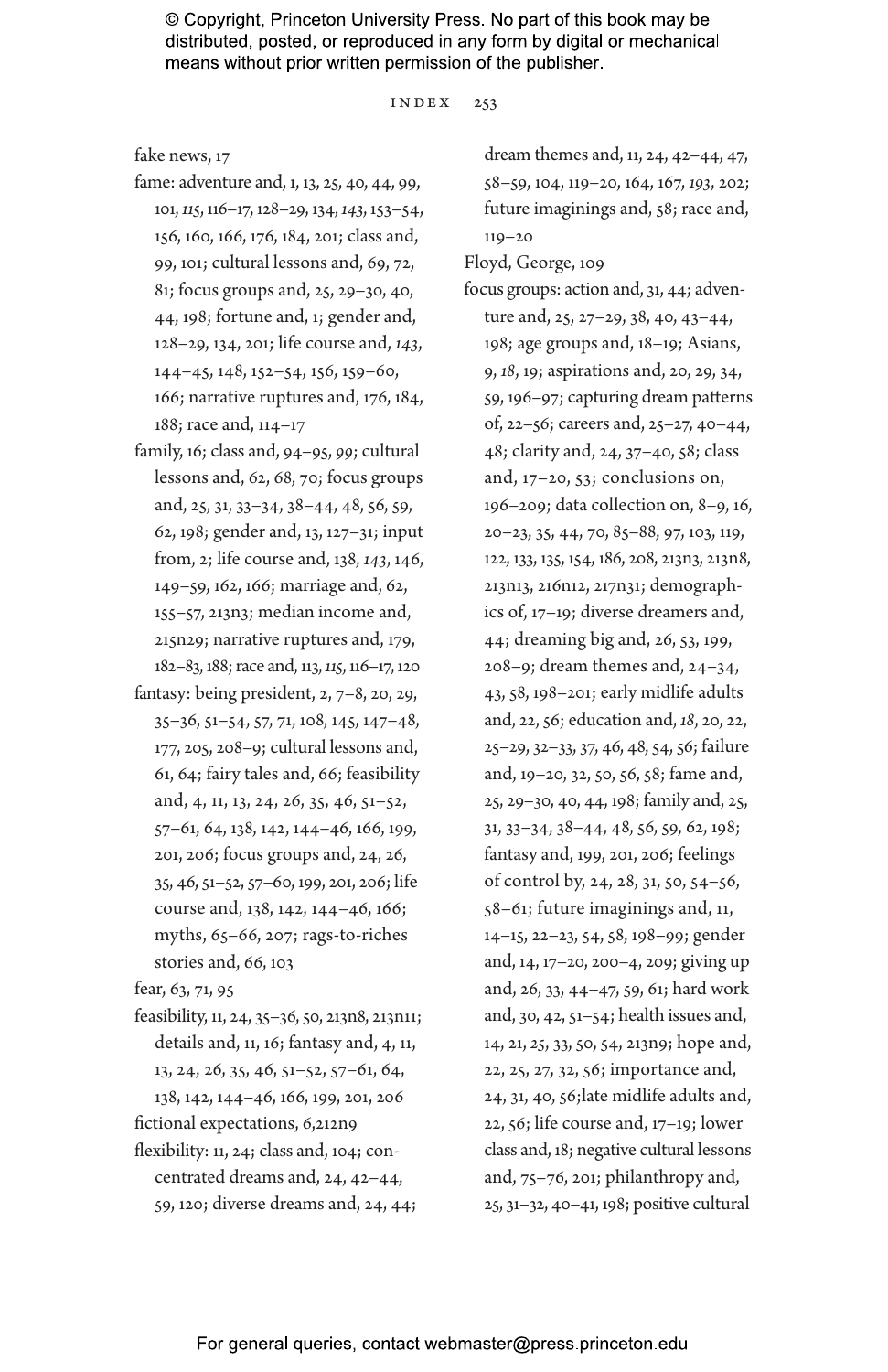254 index

focus groups (*continued*)

lessons and, 76; power and, 25, 29–31, 40, 44, 47, 57, 60, 198–99; projects and, 20, 27, 29, 59; protocol for, 19–20; race and, 9, *18*, 19; reach and, 24, 36–37, 58–59; self-improvement and, *25*, 198; senior citizens and, 9, 22, 26–30, 34–39, 43, 48–50, 53–55, 137–43, 153, 157–68, 202, 205, 208; social scope and, 11, 24, 40–42, 58–59; students and, *18*, 20, 22, 25, 28–29, 32–33, 36–37, 42–48, 51, 54, 56, 58; transportability and, 11, 24, 47–50, 58–59; unexpressed information and, 56–58; variations in dreams of, 199–204; wealth and, 20, 25, 29–30, 40, 44, 53, 57; Whites and, 17–19; young adults and, 13, 30, 38

foreclosures, 87

Frank, Arthur, 219,n2

future imaginings: action and, 6, 31, 91, 200, 213n4; cultural lessons and, 64, 84, 93, 107, 109, 134, 139, 195, 200, 204; focus groups and, 11, 14, 22–23, 54, 58, 198–99; gender and, 111, 133; habitus and, 93, 107, 109, 134, 139, 195, 200, 204; life course and, 13, 138, 204; narrative ruptures and, 14, 180, 184, 192; race and, 12–13; Tavory, Eliasoph and Mische on, 5, 22–23, 43, 212n14, 213n4, 213nn7–8

### GDP growth, 86

gender: achievement motivation and, 123; action and, 90, 124, 135; adventure and, 128–29, 134; aspirations and, 5, 211n2; Bourdieu and, 90; careers and, 125–28, *129*, 134; class and, 123, 125, 131–32; conclusions on, 200–4, 209; control and, 131; COVID-19 pandemic and, 127;

cultural lessons and, 88, 133; details of dreams and, 130, 133; diverse dreamers and, 13, 131, 133–34; dreaming big and, 130; dream themes and, 13, 128–29, 133; early midlife adults and, 130; education and, 123–26, 218n34; envisioning process and, 92; failure and, 130–33; fame and, 128–29, 134, 201; family and, 13, 127–31; focus groups and, 14, 17–20, 200–4, 209; future imaginings and, 111, 133; gender and, 90; giving up and, 130–31; habitus and, 93, 133–34, 167; health issues and, 123, 127; impact of, 128–34; importance and, 132–33; late midlife adults and, 131; life course and, 167; measurement of, 127–28; MeToo movement and, 17; narrative ruptures and, 89, 194; negative cultural lessons and, 130; opportunity and, 124, 135; optimism and, 13, 130, 133–34, 201; philanthropy and, 128–29, 201; positive cultural lessons and, 130; power and, 128–29, 134, 201; prenatal talk and, 123–24; privilege and, 132–33, 204, 209; projects and, 134; public culture and, 130, 132; race and, 131–32; reviewing realities of, 123–27; self-improvement and, 13, 128–29, 134, 201; senior citizens and, 130; students and, 124–25, 130; study findings on, 200; study methodology for, 4–5, 9, 12–13, 127–28, 134–36; takeaways from, 133–34; wealth and, 123, 128, *129*, 134, 201; Women's March and, 85–86 gender socialization, 123–24, 129–30, 134, 217n32 gender stereotypes, 13 gender typing, 124, 218n34 Giddens, Anthony, 63, 213n7, 214n4, 214n6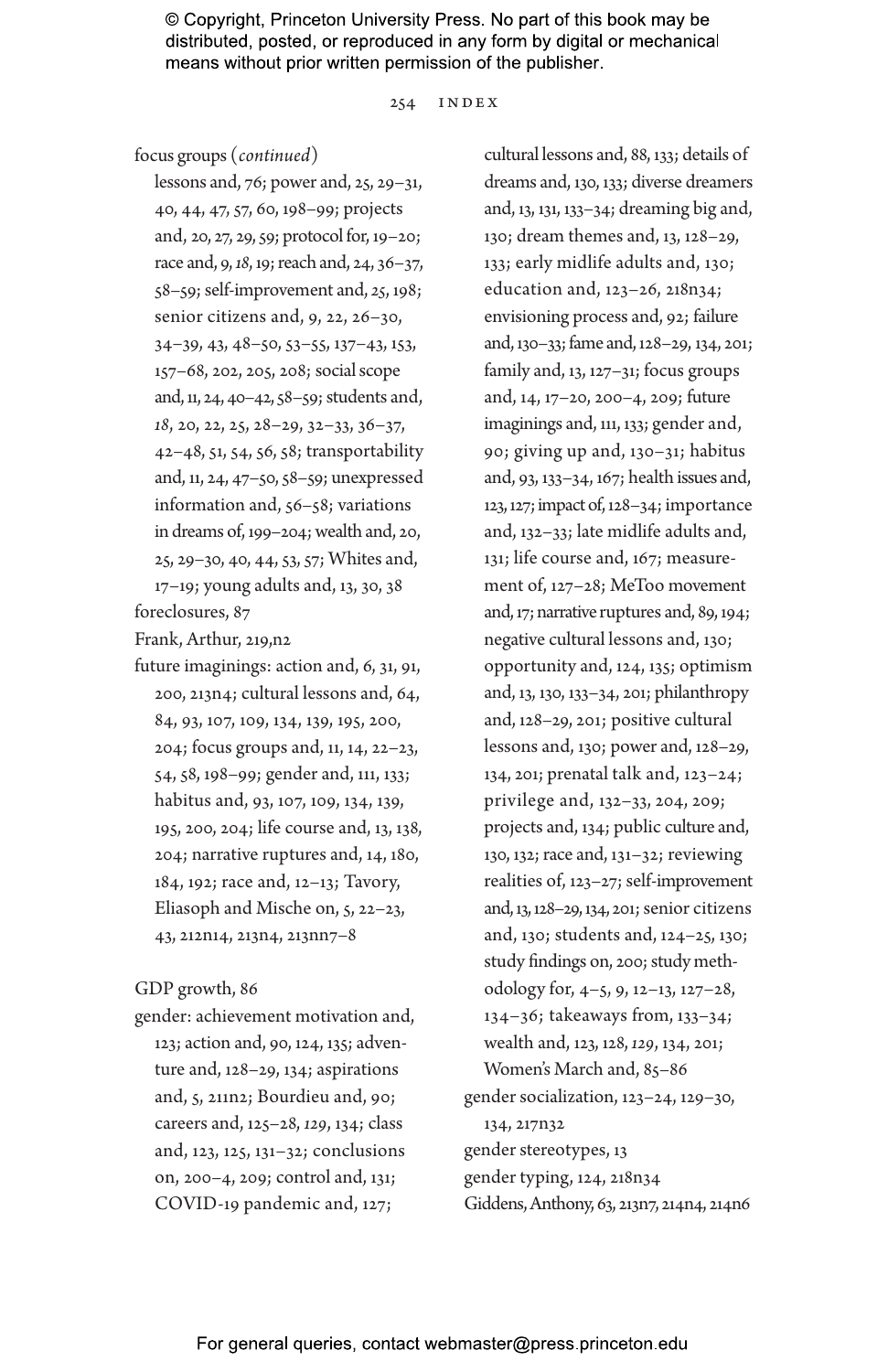index 255

- giving up on dreams: class and, 4, 101–3, 105, 107, 200, 203; cultural lessons and, 68–69, 77–78, 107, 199, 203–4; focus groups and, 26, 33, 44–47, 59, 61; gender and, 130–31; habitus and, 107, 204; life course and, 148, 150, 205; narrative ruptures and, 169, 176, 178, 181, 184, 189, *193*; race and, 119; social media and, 68
- goals: career, 5, 25, 144, 155; hope and, 25, 146, 155; planning and, 5, 7, 24, 37, 46, 51, 53, 133, 144–45, 155, 192, 197, 206, 214n12 Great Depression, 74, 173

Great Recession, 80, 87, 172–74, 190, 205 Groopman, Jerome, 6

grounding, 7, 11, 24, 50–54, 58, 213n8

- habitus: bias and, 203; Bourdieu and, 90–91, 99–100, 214n4; class and, 91, 93, 99–101, 107; cultural lessons and, 90–93, 99–101, 107, 109, 123, 133–34, 139, 167, 185, 195, 200, 203–4, 214n4; details of dreams despite, 184; future imaginings and, 93, 107, 109, 134, 139, 195, 200, 204; gender and, 93, 133–34, 167; giving up and, 107, 204; life course and, 139, 167; narrative ruptures and, 185, 195; race and, 109, 123; use of term, 90, 214n4
- hard work: class and, 99–100, 209; control and, 179, 185; cultural lessons and, 65, 73, 77–78; focus groups and, 30, 42, 51–54; life course and, 138, 146, 148, 151, 156; narrative ruptures and, 177, 179; optimism and, 177, 185; race and, 117–19; wealth and, 148, 209
- health issues: class and, 93–97, 216n12; conclusions on, 202–3; COVID-19 pandemic, 74, 94, 96, 110, 127, 139, 141, 171, 186, 205, 214n14, 217n22, 218n39;

CRISPR technology and, 67; cultural lessons and, 73, 86–87; cures, 5, 21, 32, 35; details of dreams despite, 193; disease, 14 (*see also* disease); diverse dreams and, 14, 185, 194, 202–3; failure and, 1; focus groups and, 14, 21, *25*, 33, 50, 54, 213n9; Gamma Knife and, 67; gender and, 123, 127; hope and, 5–6, 212n6; insurance and, 172; life course and, 139–40, 146, 153, 155; life expectancy, 93–94, 96, 109–11, 140, 171, 216n12, 217n10; mental, 70, 93–94, 139–40, 171, 216n12; mortality rates, 103–4, 106, 109–11, 140, 171, 216n12, 217n10; narrative ruptures and, 169–72, 175, 179–85, 188–94, 202–3, 219n11; race and, 107–10; sickness, 21, 35, 70, 146, 156, 183

high-poverty schools, 96, 112

high school: conclusions on, 202, 205, 208; cultural lessons and, 66, 77, 81; focus groups and, *18*, 22, 32, 36, 42–47, 51; gender and, 124, 130; life course and, 141, *142–43*, 147–49, 152, 161–67; Marjory Stoneman Douglas shootings and, 17; narrative ruptures and, 187; seniors, 9; social class and, 96–97, 112

Hilton, Conrad, 69

Hochschild, Arlie, 85, 215n23 (Chapter 3), 215n6 (Chapter 4)

Hochschild, Jennifer, 212n13

homelessness, 9; animal shelters and, 188; COVID-19 pandemic and, 96, 171; data on, 171; Great Recession and, 174; hard work and, 77; help for, 21, 31–32, 146, 162; Hurricane Maria and, 31; opportunity and, 82; stacked deck against, 74; Statue of Liberty and, 65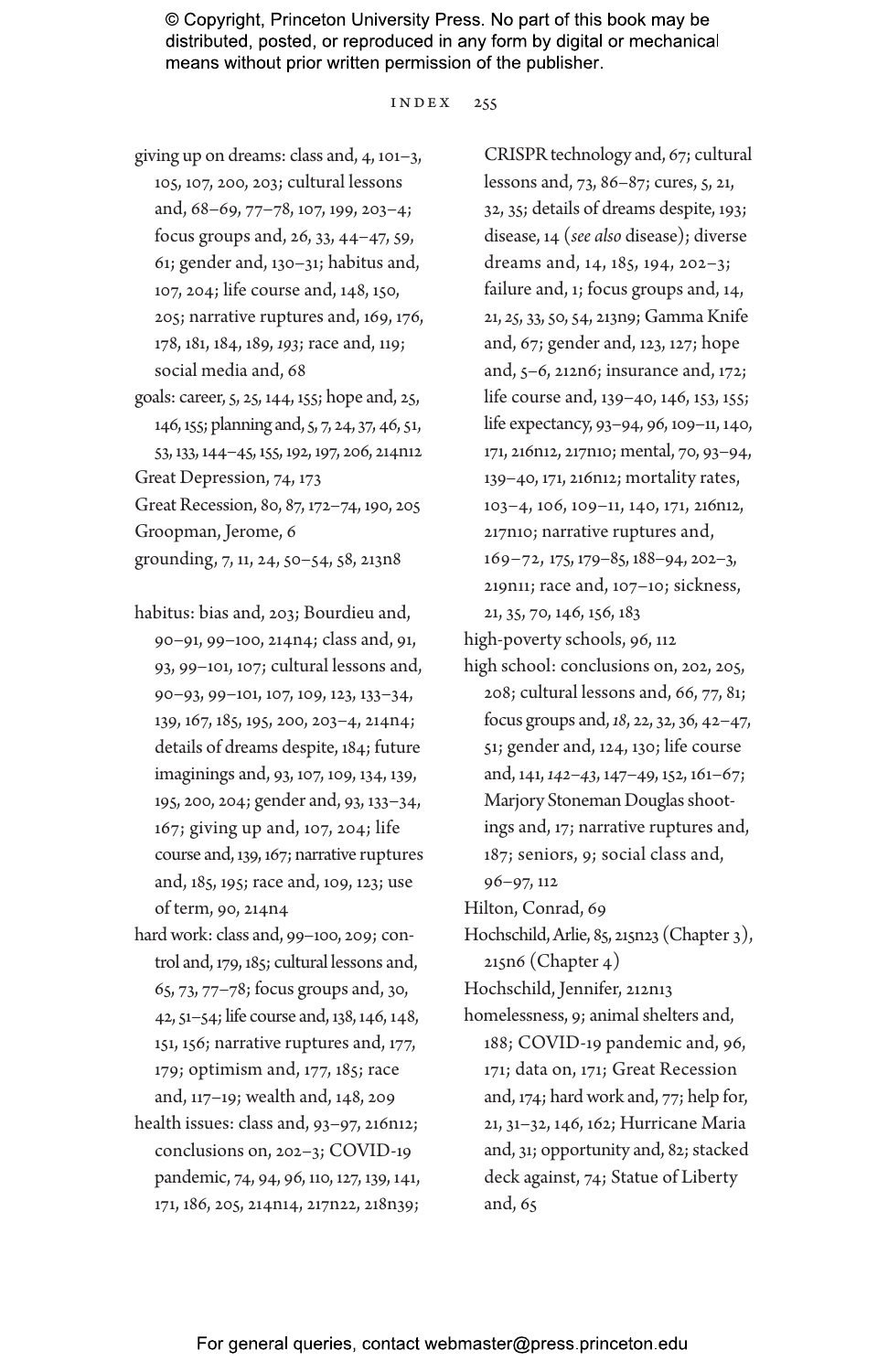#### 256 index

hope: action and, 6; aspirations and, 5–6; class and, 93–94, 100; cultural lessons and, 69, 71, 79; desire and, 212n5; focus groups and, 22, 25, 27, 32, 56, 198; Groopman on, 6; importance of, 118, 211n4; inequality and, 209; life course and, 22, 145–46, 155–60; narrative ruptures and, 169, 175, 179–83, 188–89; planning and, 6, 22, 25, 175, 207; politicians and, 6–7, 71; possible achievements and, 5–6; race and, 115, 118–19; religion and, 212n8

Horatio Alger Myth, 66

housing, 87, 107–13, 158, 171–73

hurricanes, 139; climate change and, 86; displacement and, 47, 169–80, 205; Harvey, 16; Irma, 16; Katrina, 95, 205; Maria, 16, 31, 47, 53, 105, 118, 169, 173–75; narrative ruptures and, 47, 169–80

Husserl, Edmund, 23

Hyden, Lars-Christopher, 219n2

- importance: careers and, 197–98, 200, 202; class and, 106; cultural lessons and, 135; focus groups and, 20, 24, 31, 40, 49, 56; of future imaginings, 180; gender and, 132–33; of hope, 118, 211n4; level attached to, 11; narrative ruptures and, 180, 184, 192, *193*; of optimism, 118, 184–85; race and, 118; of studying dreams, 14, 196–209
- inequality, 4, 73–74, 87, 95–96, 107, 200, 203, 209, 217n29, 218n38

Internet, 95–96

interviews: class and, 97; cultural lessons and, 61, 70, 75, 78, 84; focus groups and, 11, 17–20, 54, 56, 197–98, 212n1 (*see also* focus groups); life course

and, 157, 160; methodology for, 8; narrative ruptures and, 169, 181, 186, 190; protocol for, 19–20; study methodology in, 135; unexpressed information and, 56–58

Jackson, Jesse, 69 Jiminy Cricket, 4, 67

Kimmel, Michael, 215n6

Lady Liberty, 65

Lamont, Michèle, 212n15

- late midlife adults: focus groups and, 22, 56; gender and, 131; life course and, 22, 56, 119, 131, 137, 141, *142–43*, 155–57, 161, 163, 166, 174, 177, 181–83, 187–88, 202, 206; narrative ruptures and, 174, 177, 181–83, 187–88; race and, 119
- Latinx: class and, 121; concentrated dreaming and, 12, 120, 122, 201; control and, 121; COVID-19 pandemic and, 110; differential treatment of, 107; dream themes and, 122; education and, 112; focus groups and, 9, *18*, 19; gender and, 132; mortality rates of, 110; negative cultural lessons and, 117, 121; neighborhood demographics for, 111; optimism and, 117–18; positive cultural lessons and, 117–18; reach and, 13, 118–19, 201; realization of dreams by, 118; self-identity and, 113–14; similarities to Asians, 114–16, 201; wealth and, 112–13 Lazarus, Emma, 65 Leschziner, Vanina, 212n16 Lieberman, Mathew, 214n8 life course, 12; adventure and, *143*, 144–45, 148, 151, 153–54, 156, 159–62, 166; approaching adulthood, 147–49;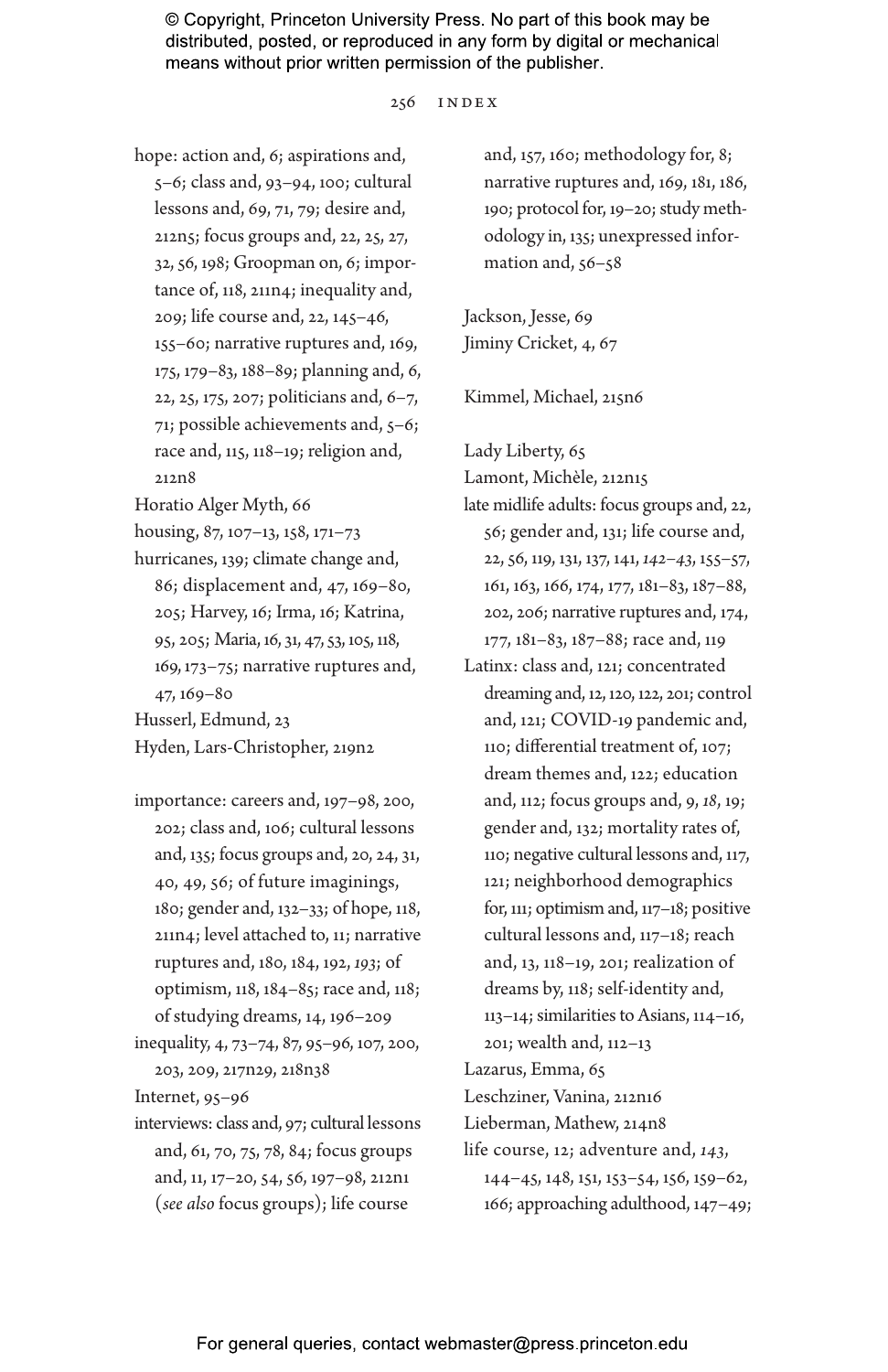index 257

aspirations and, 137; boomerang effect and, 164, 167, 202; careers and, 137, *143*, 144–45, 147, 149–50, 153–55, 159, 161, 163; childhood, 134, 137, 141–47, 168, 217n32; civic mindedness and, 140–41; class and, 167; conclusions on, 194, 196–209; control and, 140, 165; COVID-19 pandemic and, 139, 141; crime and, 139–40; cultural capital and, 138, 167; details of dreams and, 157, 164; diverse dreamers and, 152, 157, 163–67, 202; documentation of, 137–38; dreaming big and, 148, 150, 154, 162, 165; dream themes and, 142–57, 160, 162–66; education and, 26–27, 141, *142–43*, 147–52, 160–67; emotional control and, 140; failure and, 144, 148, 165; fame and, *143*, 144–45, 148, 152–54, 156, 159–60, 166; family and, 138, *143*, 146, 149–59, 162, 166; fantasy and, 138, 142, 144–46, 166; focus groups and, 17–19; future imaginings and, 13, 138, 204; gender and, 167; giving up and, 148, 150, 205; habitus and, 139, 167; hard work and, 138, 146, 148, 151, 156; health issues and, 139–40, 146, 153, 155; hope and, 22, 145–46, 155–60; interviews and, 157, 160; late midlife adults, 22, 56, 119, 131, 137, 141, *142–43*, 155–57, 161, 163, 166, 174, 177, 181–83, 187–88, 202, 206; marriage and, 62, 137, 149, 152, 155–57, 182, 205, 213n3; measurement of, 141–60; negative cultural lessons and, 148, 160–62, 166, 202; opportunity and, 150, 152; optimism and, 150, 152, 157, 160; philanthropy and, *143*, 144, 146, 149–57; planning and, 145, 148, 154; positive cultural lessons and, 150, 160–62, 166; power and, 138, *143*,

144–45, 148–56, 159–60, 162, 165; projects and, 145, 155; public culture and, 160; reach and, 156–57, 163, 167; reviewing realities of, 139–41; risktaking and, 139–41, 144, 154; selfimprovement and, *143*, 146, 149, 153, 155, 157–58; senior citizens, 28 (*see also* senior citizens); social space and, 136, 138, 167; students and, 141–42, *143*, 146–49, 152, 160–67; takeaways on, 165–67; wealth and, *143*, 144–45, 148–49, 152–54, 156, 159–60; young adults and, 137, 141, *142–43*, 149–53, 160–68

- life expectancy, 93–94, 96, 109–11, 140, 171, 216n12, 217n10
- Lizardo, Omar, 214n4, 214n6
- Lombardi, Vince, 69
- longevity, 11, 24; class and, 93; focus groups and, 24, 44–48, 50, 58; narrative ruptures and, *193*; race and, 119
- lower class: careers and, 99, 115, 200; concept of, 216n9; COVID-19 pandemic and, 94; cultural lessons and, 12; early midlife adults, 22, 56, 118, 130, 137, 141, *142–43*, 152–56, 161–66, 174–76, 181–82, 187–88, 192, 202, 205–6; education and, 112; focus groups and, 18; gender and, 125, 131–32; health issues and, 94–97; impact on dreams, 98–107; measurement of, 98; race and, 110–15, 121; reach and, 104; violence and, 110 Luke, Bible book of, 72

Manaj, Nicki, 69 March for Science, 86 Marcoulatos, Iordanis, 215n3 Marjory Stoneman Douglas High School, 17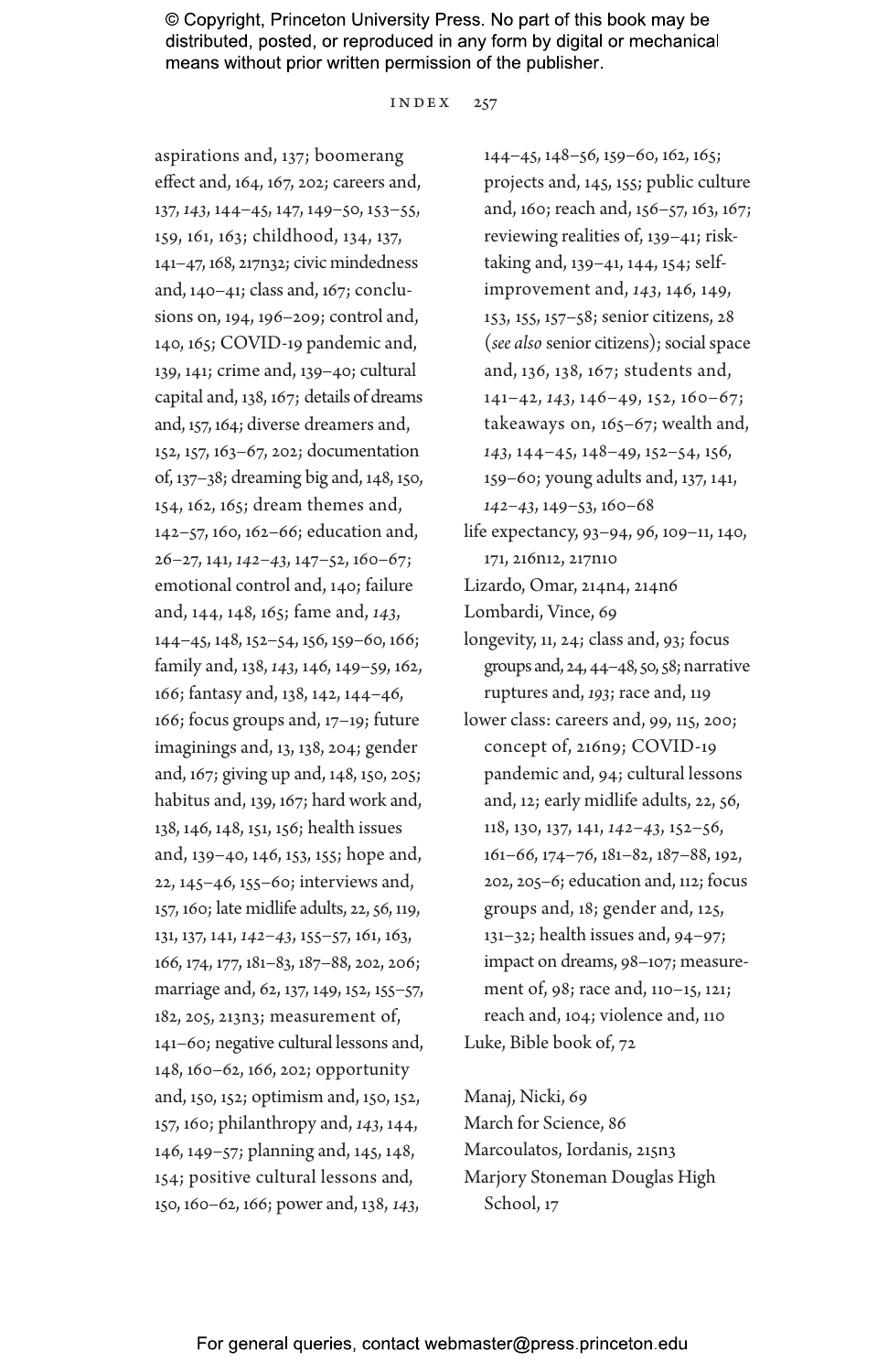258 index

marriage, 62, 182, 205, 213n3 Martin, John Levi, 214n21 mental health, 70, 93–94, 97, 139–40, 171, 216n12 Merleau-Ponty, Maurice, 89–90, 215n3 MeToo movement, 17 middle class, 98–106, 111, 121, 132, 212n2, 216n14 migrants, 9–10, 31–32, 45, 65, 74, 76, 86, 102, 118, 211n2 Mills, Billy, 200 minority groups, 17, 88, 113–14, 175 Mische, Ann, 5, 22–23, 212n14, 213n4, 213n7, 213n8 Mohr, John W. 212n10 mortality, 93–94, 96, 109–11, 110, 140, 171, 216n12, 217n10 Mulder, Eva, 219n2 Multiracials: concentrated dreaming and, 12, 120, 122, 201; control and, 121; dream themes and, 122; family and, 116–17; focus groups and, 9; optimism and, 118; positive cultural lessons and, 118; reach and, 119, 201; realization of dreams by, 118; selfidentity and, 114 murder, 96, 109–10 Muslims, 17, 213n3 myths, 65–66, 207

narrative ruptures: adventure and, 176, 184, 188; careers and, 14, 173–76, 184, 186, 188–89, 193; clarity and, *193*, 203; class and, 194; comparing groups in, 192–94; control and, 14, 101, 104, 179, 185, 189, *193*, 203; COVID-19 pandemic and, 171, 186, 205; cultural lessons and, 14, 169, 175–76, 179–81, 184–86, 189, 192, *193*, 203; details of dreams despite, 176, 184, 190, 193; displacement and, 14, 47, 169–80, 183, 185, 188–94, 202–3; diverse dreamers and, 178, 185, 190, *193*, 194; dreaming big and, 169, 183; dream themes and, 174, 176, 185–91; droughts and, 86; early midlife adults and, 174–76, 181–82, 187–88, 192; earthquakes and, 170; education and, 174, 178–79, 187; failure and, 186; fame and, 176, 184, 188; family and, 179, 182–83, 188; fires and, 86, 96, 170; floods and, 86, 170–71; focus groups and, 75–76; foreclosures, 87; future imaginings and, 14, 180, 184, 192; gender and, 89, 194; giving up and, 169, 176, 178, 181, 184, 189, *193*; habitus and, 185, 195; hard work and, 177, 179; health issues and, 169–72, 175, 179–85, 188–94, 202–3, 219n11; heat waves and, 86, 139; high school and, 187; homelessness and, 9, 21, 31–32, 65, 74, 77, 82, 96, 146, 162, 171–72, 174, 188; hope and, 169, 175, 179–83, 188–89; hurricanes and, 16, 31, 47, 53, 86, 95, 105, 118, 139, 169–80, 205; importance of dreams and, 180, 184, 192, *193*; interviews and, 169, 181, 186, 190; late midlife adults and, 174, 177, 181–83, 187–88; longevity and, *193*; mortality rates and, 140, 171; opportunity and, 169, 174, 179, 181, 184; optimism and, 169, 176–77, 180–81, 184–86; philanthropy and, 14, 175, 181, 188, *193*, 202; planning and, 95, 170, 175; power and, 175, 184, 188, 192, 195; reach and, 190, 192–93; reviewing realities of, 171–73; self-improvement and, 174, 183, 189, *193*, 202; senior citizens and, 179, 191–92; social space and, 194–95; students and, 187; unemployment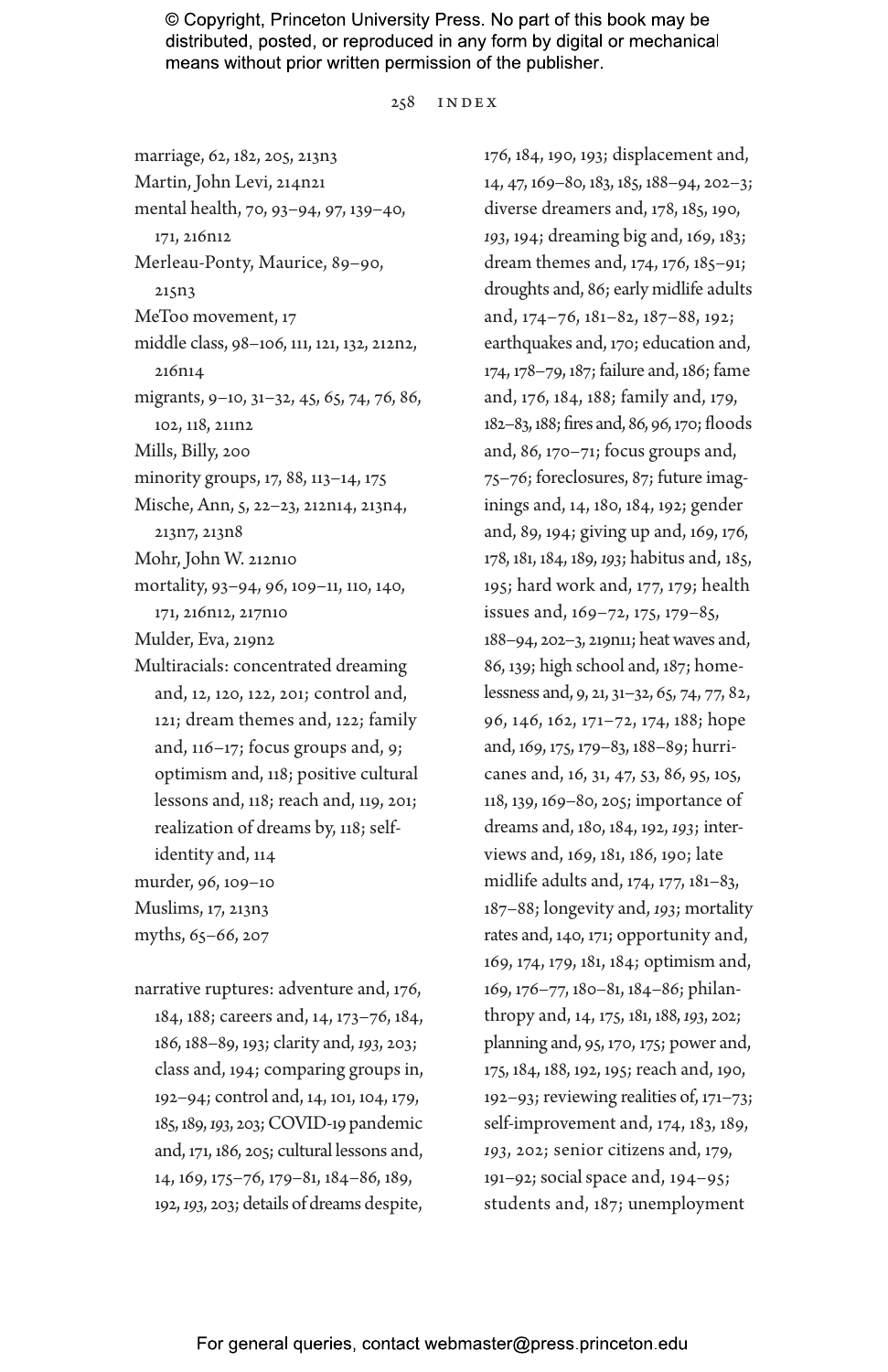index 259

and, 9, 14, 16, 22, 34, 74, 77, 86, 96, 105, 169–73, 186–94, 202–3, 219n13; violence and, 219n2; wealth and, 173, 184, 188; young adults and, 174–76, 180, 188, 192

NARST, 125

Native Americans, 19, 113–14, 217n17

Neal, Zachary, 85

- negative cultural lessons, 9, 71–75; Bourdieu and, 88; class and, 102; communicating position and, 83; conclusions on, 84; focus groups and, 201; gender and, 130; "higher they rise, the harder they fall" theme, 71–73, 75, 79, 102; impact of, 83; life course and, 148, 160–62, 166, 202; narrative ruptures and, 14, 175, 203; race and, 13, 117, 121–22; rigged system and, 81; stacked deck, 73–75; Swidler and, 85 New Orleans, 95–96 Newport, Frank, 109 NFL, 17, 29 nondeclarative culture, 214n4 nontraditional occupations, 126 North Korea, 16
- Obama, Barack, 6, 29, 71, 108 obligations, 46, 56, 152, 154, 158, 162 O'Loughlin, Michael, 219n2 opportunity: boundless, 65–67, 76–77, 92, 101, 103, 118, 150, 169, 179, 199; class and, 101, 103, 135; dreaming big and, 26, 53, 67–68, 77, 101, 103, 119, 130, 148, 150, 154, 162, 165, 169, 183, 199, 208–9; gender and, 124, 135; giving up and, 26 (*see also* giving up); life course and, 150, 152; narrative ruptures and, 169, 174, 179, 181, 184; privilege and, 91–92; public culture

and, 65–68, 73, 76–77, 81–82; race and, 107, 112, 117–18, 135; rigged system and, 73–75, 81, 102; seizing, 55; stacked deck and, 73–75, 81, 102–3, 117, 130–31, 170, 189, 199; Statue of Liberty and, 65 optimism: action and, 6; blind, 69–71, 78, 83, 205, 207, 214n14; boundless opportunity and, 65–67, 76–77, 92, 101, 103, 118, 150, 169, 179, 199; class and, 93, 101, 103; COVID-19 pandemic and, 205, 214n14; cultural lessons and, 6, 10, 69–71, 78–79, 83–84, 87–88, 101, 150, 152, 169, 176, 180, 184–86, 199, 205–6, 212n8; dreaming big and, 26, 53, 67–68, 77, 101, 103, 119, 130, 148, 150, 154, 162, 165, 169, 183, 199, 208–9; Gateway Arch and, 66; gender and, 13, 130, 133–34, 201; hard work and, 177, 185; life course and, 150, 152, 157, 160; making anything possible from, 69–71; narrative ruptures and, 169, 176–77, 180–81, 184–86; pessimism and, 83, 87, 93, 161, 191; positive cultural lessons and, 6, 71, 83–84, 101, 150, 176, 184–86, 199, 206; public culture and, 69–71; race and, 88, 117–18, 217n31; rags-to-riches stories and, 66, 74, 103; Statue of Liberty and, 65

Paris Climate Agreement, 17 Pattison, Pippa, 5 Pemberton, Antony, 219n2 personal culture, 62–64, 214n6, 214n8 pessimism: blind optimism and, 83; class and, 93; "higher they rise, the harder they fall" theme, 71–73, 75, 79, 102; negative cultural lessons and, 83, 161; polls on, 87; rigged system and, 73–75, 81, 102; unemployed and, 191 phenomenologists, 89–90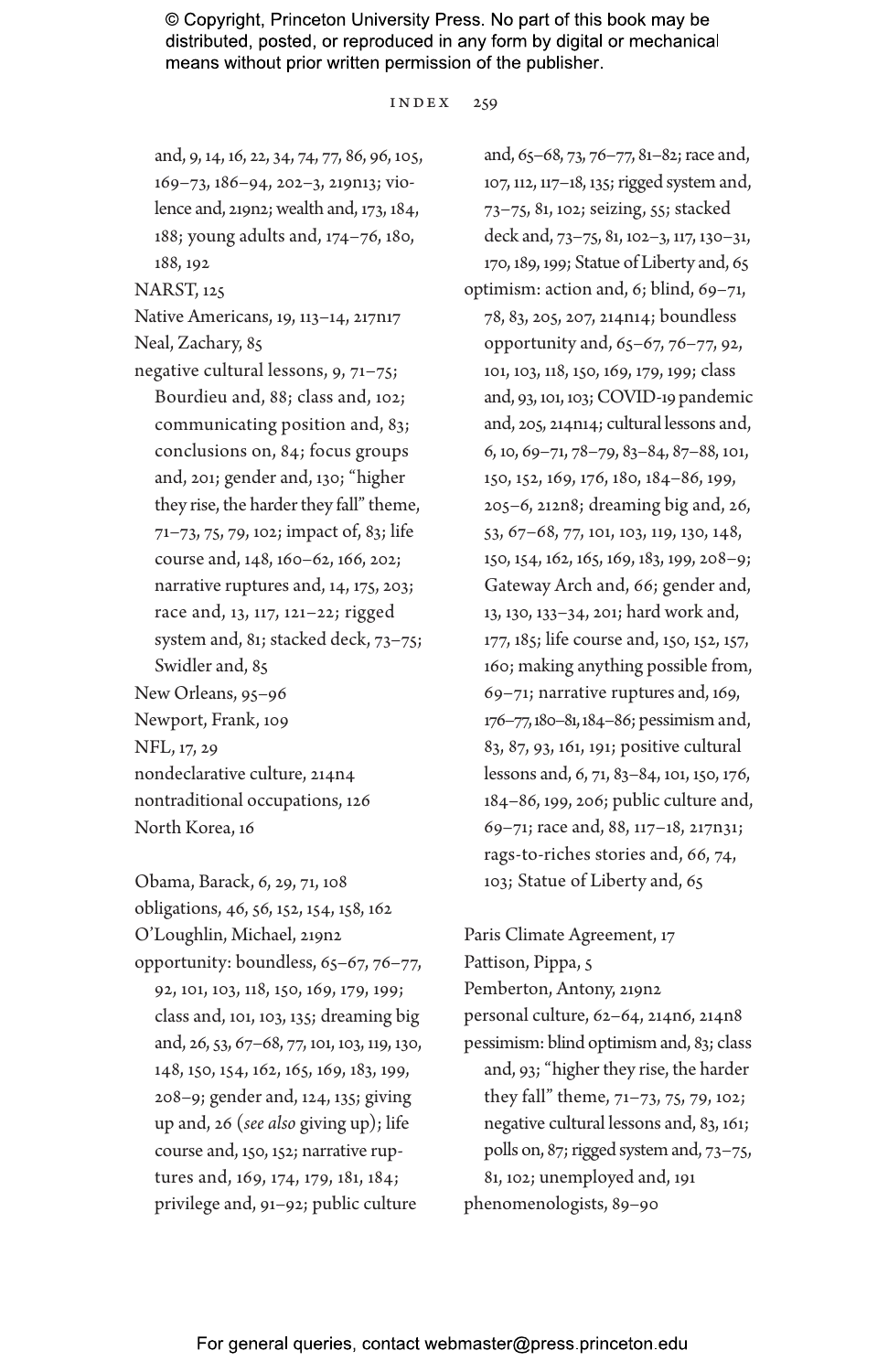$260$  INDEX

- philanthropy: class and, *99*, 100–1; focus groups and, 25, 31–32, 40–41, 198; gender and, 128–29, 201; life course and, *143*, 144, 146, 149–57; making a difference through, 31; narrative ruptures and, 14, 175, 181, 188, *193*, 202; race and, 114–17
- planning: achievement motivation and, 5–6, 208; aspirations and, 5, 34, 197; class and, 105; cultural lessons and, 62, 78, 80; education and, 5; goals and, 5, 7, 22, 24, 32, 37, 46, 51, 53, 100, 133, 144–45, 155, 192, 197, 206, 214n12; hope and, 6, 22, 25, 175, 207; lack of, 30; life course and, 145, 148, 154; narrative ruptures and, 95, 170, 175; projects and, 5, 7, 10, 20–30, 34, 49, 52, 57, 60, 62, 78, 80, 95, 105, 134–35, 145, 148, 154, 170,

175, 197, 200, 207, 209; race and, 111 point horizon, 89, 138,185, 200 police, 86, 92, 109–10, 118, 126, 176

- poor people: homelessness and, 9, 21, 31–32, 65, 74, 77, 82, 96, 146, 162, 171, 174, 188; Hurricane Katrina and, 95–96; Lady Liberty and, 65; sickness and, 21, 35, 156 (*see also* health issues); stacked deck against, 73–75, 81, 102–3, 117, 130–31, 170, 189, 199; *Titanic* and, 95
- positive cultural lessons, 9, 65–71; conclusions on, 198–99, 202; focus groups and, 76; gender and, 130; life course and, 150, 160–62, 166; narrative ruptures and, 14, 176, 179–80, 184–86, *193*; optimism and, 6, 71, 83–84, 101, 150, 176, 184–86, 199, 206; race and, 117–18; Swidler and, 85 poverty: class and, 73, 94, 96, 112, 140, 169–70, 200–1, 209, 216n9; homelessness and, 9, 21, 31–32, 65, 74,

77, 82, 96, 146, 162, 171, 174, 188; race and, 215n6

- power: Bourdieu on, 90; class and, 93, 99, 101, 106; cultural lessons and, 65, 72, 75, 83; focus groups and, 25, 29–31, 40, 44, 47, 57, 60, 198–99; gender and, 128–29, 134, 201; life course and, 138, *143*, 144–45, 148–56, 159–60, 162, 165; narrative ruptures and, 175, 184, 188, 192, 195; presidents, 8, 29, 57 108, 145; race and, 107, 114–18
- practical consciousness, 63, 76, 82, 214n8 presidents: Clinton, 6, 66; dreams of
- becoming one, 2, 7–8, 20, 29, 35–36, 51–54, 57, 71, 108, 145, 147–48, 177, 205, 208–9; Obama, 6, 29, 71, 108; Reagan, 71; Roosevelt, 71; Trump, 16–17, 54, 85, 118, 177

prestige, 93, 97–98

- privilege: class and, 92–95, 132–33, 204, 209; gender and, 132–33, 204; opportunity and, 91–92; police and, 92; race and, 114–15, 121, 132–33, 204, 209
- projects: aspirations and, 5–6, 20, 29, 59, 196–97; focus groups and, 20, 27, 29, 59; gender and, 134; life course and, 145, 155; planning and, 5, 7, 10, 20–30, 34, 49, 52, 57, 60, 62, 78, 80, 95, 105, 134–35, 145, 148, 154, 170, 175, 197, 200, 207, 209; sociological approach to, 5

protentions, 23

Proverbs, Bible book of, 72

psychology, 3–4, 71, 117, 196

public culture: boundless opportunity and, 65–67; class and, 101, 107; conclusions on, 136, 198–201; cultural lessons and, 11–12, 62, 64–84; dreaming big and, 26, 53, 67–68, 77, 101, 103, 119, 130, 148, 150, 154, 162, 165, 169, 183, 199,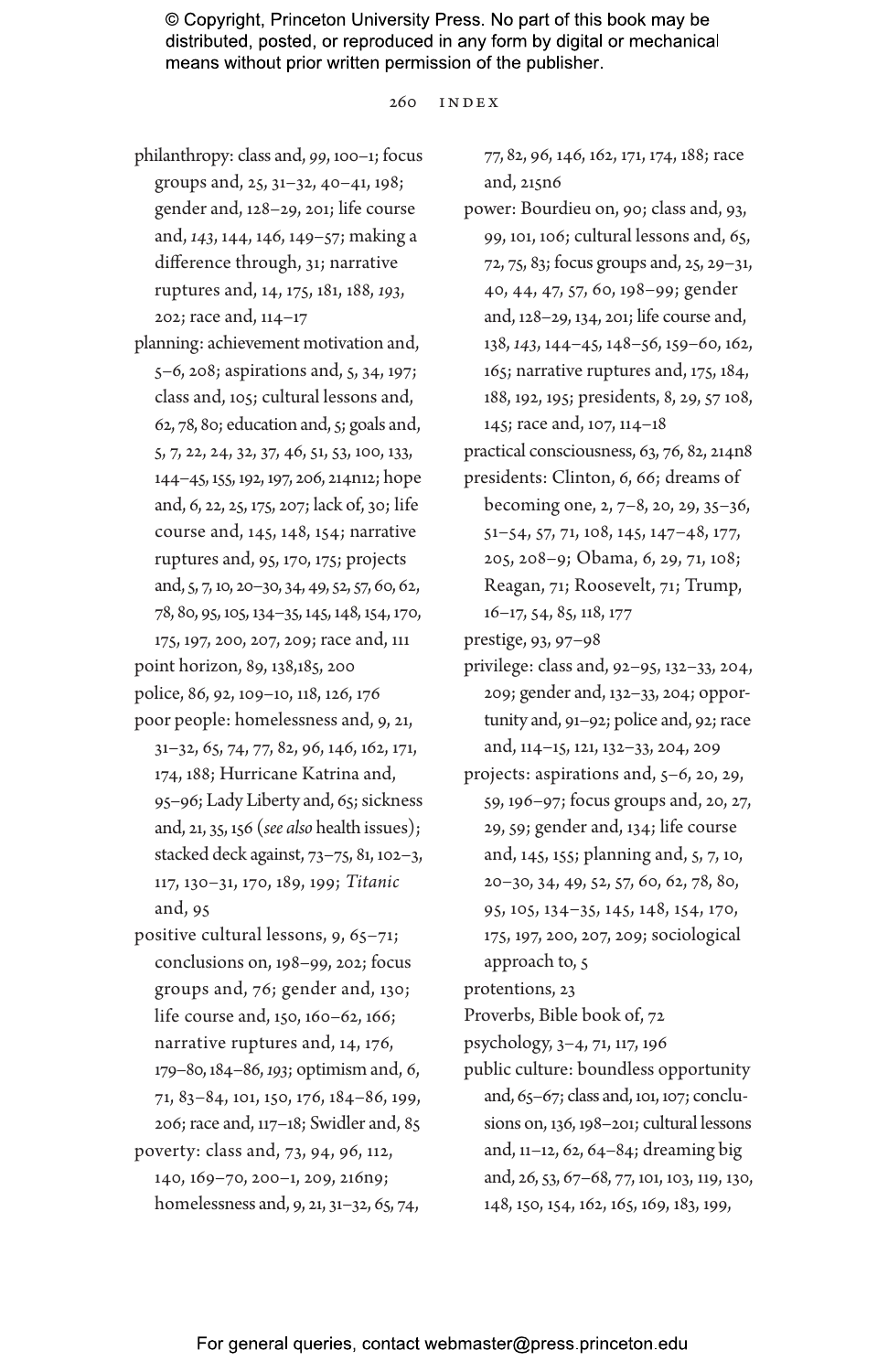$INDRX = 2.61$ 

208–9; gender and, 130, 132; "higher they rise, the harder they fall" theme, 71–73; life course and, 160; never give up, 68–69; opportunity and, 65–68, 73, 76–77, 81–82; optimism and, 69–71; race and, 117, 122; stacked deck, 73–75; study methodology and, 9; symbols, 63–66, 214n8 Puerto Rico, 16, 53, 173–75 Putnam, Robert D., 212n13

#### Quran, 72

race: action and, 90, 135; adventure and, 114–17, 120; Asians, 9, 12, *18*, 19, 107, 110, 112–22, 132, 201, 217n31; *Brown v. Board of Education*, 111; careers and, 116; clarity and, 118; class and, 95–96, 109–17, 120–22, 131–33, 204, 209; conclusions on, 200–4, 209; control and, 120–22; COVID-19 pandemic and, 74, 110; crime and, 107, 109–11, 139–40; cultural lessons and, 13, 109, 113, 117–18, 121–23; details of dreams and, 122; diverse dreamers and, 13, 119–20, 122, 131, 201; dream themes and, 114–17, 122; early midlife adults and, 118; education and, 107, 109, 111–13, 115, 118; failure and, 117; fame and, 114–17; family and, 113, *115*, 116–17, 120; focus groups and, 9, *18*, 19; future imaginings and, 12–13; gender and, 131–33, 204, 209; giving up and, 119; habitus and, 109, 123; hard work and, 117–19; health issues and, 107–10; hope and, 115, 118–19; housing and, 109, 111; importance and, 118; inequality and, 95–96, 107; late midlife adults and, 119; longevity and, 119; measurement of, 113–14; minorities, 17, 88,

113–14; mortality rates and, 109–11; neighborhood demographics for, 111; NFL players and, 17; opportunity and, 107, 112, 117–18, 135; optimism and, 88, 117–18, 217n31; perception of race relations and, 109; philanthropy and, 114–17; planning and, 111; police and, 109–10, 118; poverty and, 215n6; power and, 107, 114–18; privilege and, 114–15, 121, 132–33, 204, 209; public culture and, 117, 122; reach and, 13, 118–19, 201; reviewing realities of, 108–13; self-identity and, 113–14; selfimprovement and, 114–17; stacked deck and, 117, 130–31; students and, 112, 118, 217n25; study findings on, 200; supremacists and, 17, 86; takeaways from, 122–23; violence and, 109–10, 118; wealth and, 107, 109, 113–17 rags-to-riches stories, 66, 103 reach: 11, 24; class and, 104–5; confidence and, 77; focus groups and, 24, 36–37, 58–59; future imaginings and, 11, 48, 58, 87, 104–5; life course and, 156–57, 163, 167; long vs. short-term, 11, 24, 36–37, 45, 59, 61, 90, 104–5, 118–19, 123, 131, 133, 139, 163–67, 173, 190, 202; narrative ruptures and, 190, 192–93; race and, 13, 118–19, 201 Reagan, Ronald, 71 religion, 10, 62, 72, 212n8, 213n3 Republicans, 85, 87 residential segregation, 111 rigged system, 73–75, 81, 102 Roosevelt, Franklin Delano, 71 Ruane, Janet M. 211n1, 213n1, 216n12, 217n32, 218n38.

Samuel, Lawrence, 10 Schuller, Robert, 71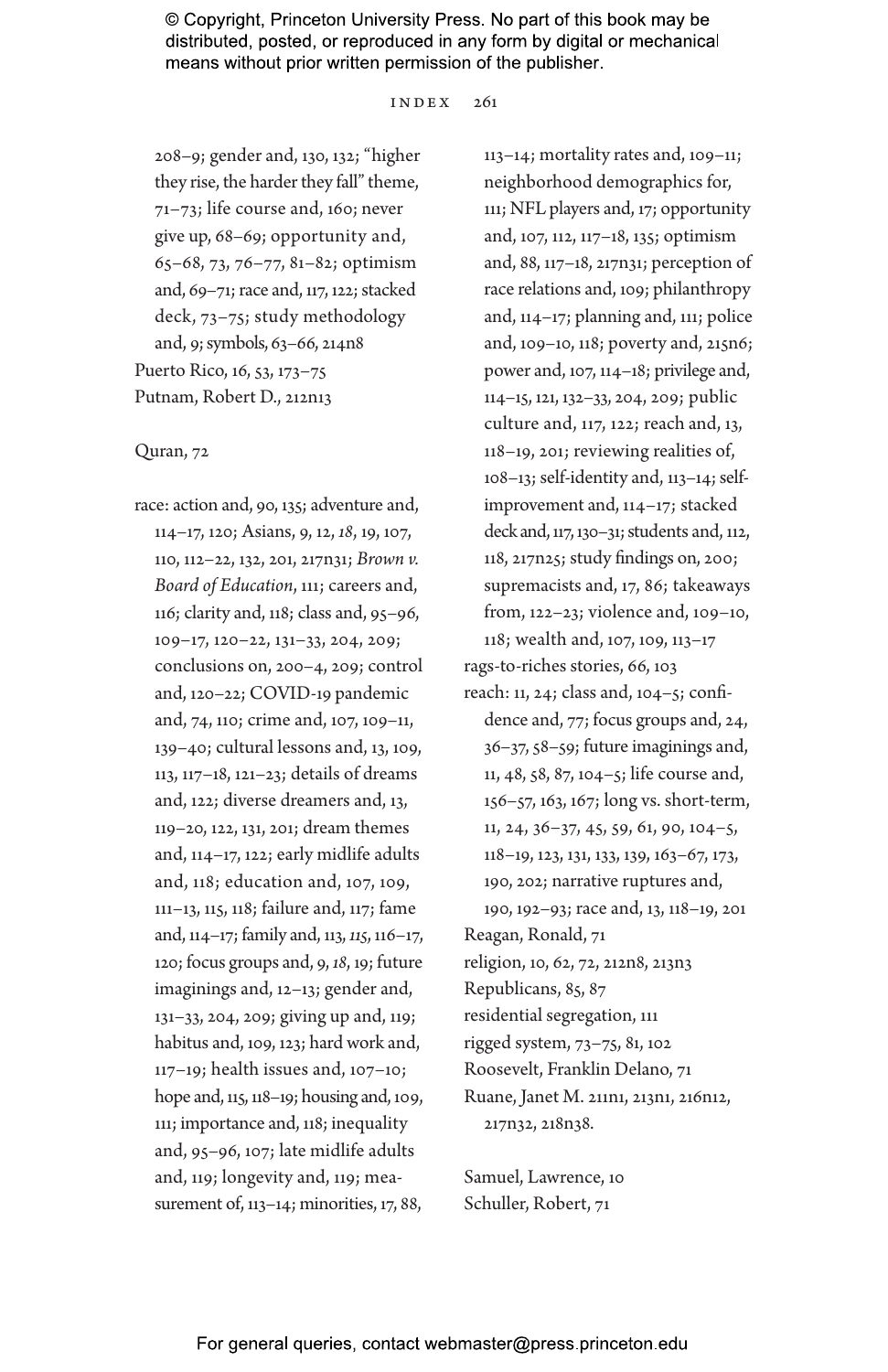$2.62 \quad \text{IN DER}$ 

self-help books, 69

self-identity, 18–19, 98, 113–14, 121, 141, 174, 216n14 self-improvement: class and, 98–101; focus groups and, *25*, 198; gender

- and, 13, 128–29, 134, 201; life course and, *143*, 146, 149, 153, 155, 157–58; narrative ruptures and, 174, 183, 189, *193*, 202; race and, 114–17
- Seligman, Martin, 71
- senior citizens: adventure and, 160; careers and, 159; class and, 102; cultural lessons and, 79, 81, 136, 161; demographics on, 157; focus groups and, 9, 22, 26–30, 34–39, 43, 48–50, 53–55, 137–43, 153, 157–68, 202, 205, 208; gender and, 130; life experience and, 162; narrative ruptures and, 179,

191–92; nighttime dreams and, 143; reach and, 163; responsiveness of, 157

- settled times, 84–85
- sex segregation, 126
- Shepherd, Hana, 212n16
- shootings, 17, 86, 118, 205
- sickness, 21, 35, 70, 146, 156, 183
- Smith, Eliot, 214n8
- Smith, Kara, 123
- social location: class and, 93–107 (*see also* class); cultural lessons and, 88; gender and, 123–34; impact of, 4, 15, 60, 89–91, 135, 199–200, 203, 208–9; life course and, 141, 167; narrative ruptures and, 195; race and, 107–23 social media, 18, 66, 86 social scope, 11, 24, 40–42, 58–59 social space: Bourdieu on, 88, 90, 92; class and, 103; gender and, 123;
- impact of, 88, 90, 92, 135–36, 198; life course and, 136, 138, 167; narrative ruptures and, 194–95

spatial mismatch, 113 sports, 17, 21, 23, 29, 130, 187 stacked deck: Bourdieu and, 102; class and, 73–75, 81, 102–3, 117, 130–31, 170, 189, 199; homelessness and, 74; race and, 117, 130–31; rigged system and, 73–75, 81, 102 Statue of Liberty, 65 Stiglitz, Joseph, 73–74 stock market, 16 Stowe, Harriet Beecher, 69 students: college, 9 (*see also* college); conclusions on, 202, 205, 208; cultural lessons and, 66–67, 76–78, 81; elementary, 18, 66, 142; focus groups and, *18*, 20, 22, 25, 28–29, 32–33, 36–37, 42–48, 51, 54, 56, 58; gender and, 124–25, 130; graduation and, 13, 20, 96, 112, 141–42, 147–49, 166, 202; high school, 9 (*see also* high school); junior high, 9, 13, 149, 166, 202; killing of, 17; life course and, 141, *142–43*, 146–52, 160–67; narrative ruptures and, 174, 178–79, 187; race and, 112, 115, 118, 217n25; social class and, 96–97, 103, 112; third/fourth graders, 9, 13, 28, 57, 137, 141–49, 166, 217n16, 218nn12–13 Superstorm Sandy, 205 supremacists, 17, 86 Swedberg, Richard, 211n4, 212n8 Swidler, Ann, 62, 75, 84–85, 88, 212n4, 212n15, 213n2, 214n3, 214n21, 215n22

symbols, 63–66, 214n8

talent, 7, 11, 24, 30, 51, 55 Tavory, Iddo, 5, 22–23, 43, 213n4, 213n7 technology, 31, 67, 77, 86, 95–96, 125, 147, 176 temporal landscape, 23, 43, 213n7 terrorism, 205